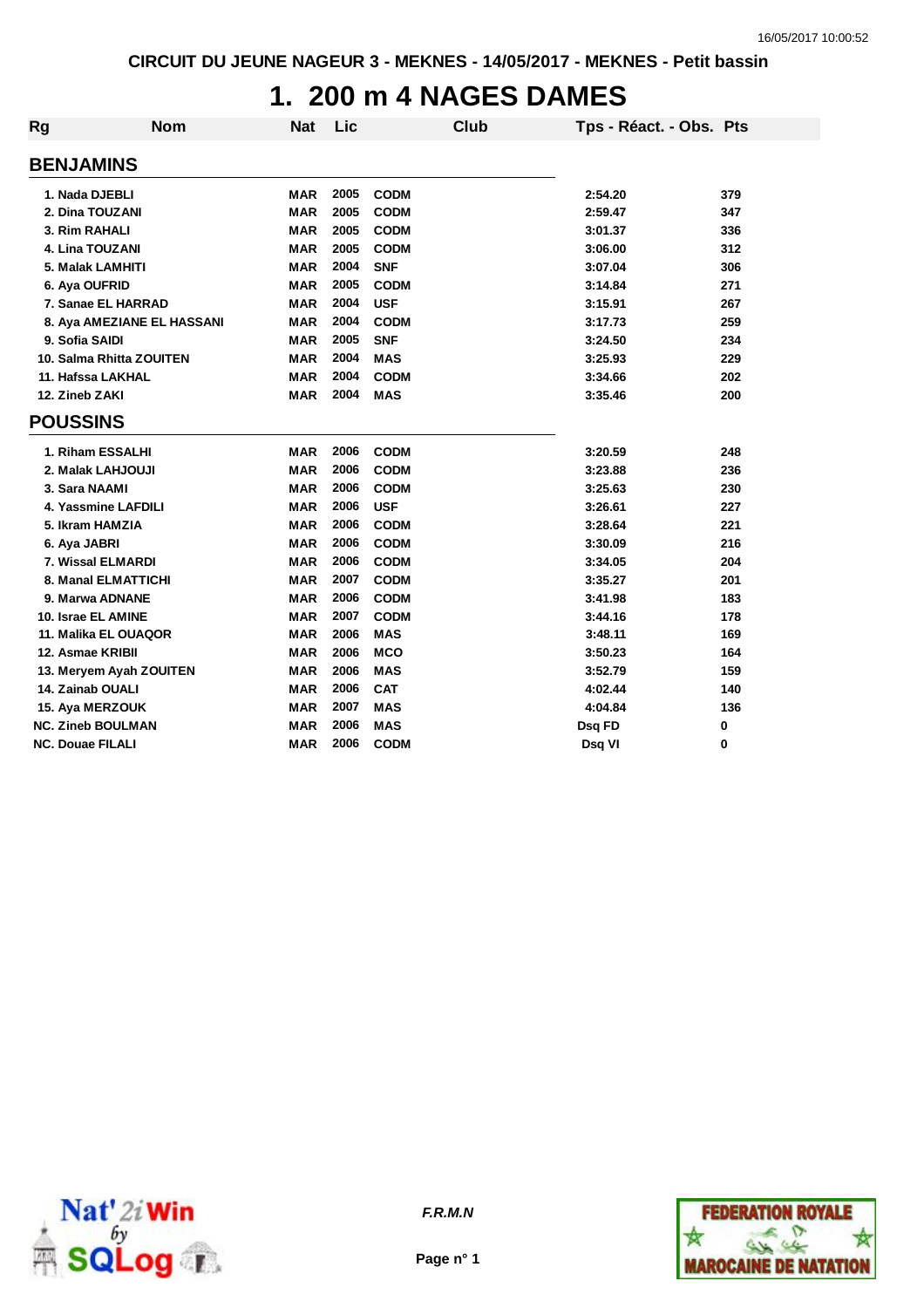## **2. 200 m 4 NAGES MESSIEURS**

| Rg | <b>Nom</b>                         | <b>Nat</b> | Lic  |             | Club | Tps - Réact. - Obs. Pts |     |
|----|------------------------------------|------------|------|-------------|------|-------------------------|-----|
|    | <b>BENJAMINS</b>                   |            |      |             |      |                         |     |
|    |                                    |            |      |             |      |                         |     |
|    | 1. Mohammed MOUISSE                | <b>MAR</b> | 2004 | <b>USF</b>  |      | 2:44.51                 | 335 |
|    | 2. Anas BOUHAMIDI ALAOUI           | <b>MAR</b> | 2004 | <b>CODM</b> |      | 2:45.11                 | 332 |
|    | 3. Abdellah ESSONNI                | <b>MAR</b> | 2004 | <b>CODM</b> |      | 2:46.97                 | 321 |
|    | <b>4. Ali ESSARSARE</b>            | <b>MAR</b> | 2005 | <b>CODM</b> |      | 2:47.40                 | 318 |
|    | 5. Alae BOUARGANE                  | <b>MAR</b> | 2005 | <b>CODM</b> |      | 2:51.96                 | 294 |
|    | 6. Khalil ELMOUNE                  | <b>MAR</b> | 2005 | <b>CODM</b> |      | 2:52.47                 | 291 |
|    | 7. Taha CHTATI                     | <b>MAR</b> | 2005 | <b>CODM</b> |      | 2:53.41                 | 286 |
|    | 8. Yassine SBAITI                  | <b>MAR</b> | 2005 | <b>CODM</b> |      | 3:00.86                 | 252 |
|    | 9. Badr DEQQAOUI                   | <b>MAR</b> | 2005 | <b>USF</b>  |      | 3:04.91                 | 236 |
|    | 10. Adam SIFI                      | <b>MAR</b> | 2004 | <b>CODM</b> |      | 3:05.78                 | 233 |
|    | 11. Amir NAMIRI                    | <b>MAR</b> | 2004 | <b>CODM</b> |      | 3:06.78                 | 229 |
|    | 12. Mohamed Reda JELLOUL           | <b>MAR</b> | 2004 | <b>CODM</b> |      | 3:07.16                 | 228 |
|    | 13. Wail JEDOUANI                  | <b>MAR</b> | 2004 | <b>CODM</b> |      | 3:11.67                 | 212 |
|    | <b>14. Nouh ZAROUKI</b>            | <b>MAR</b> | 2005 | <b>UNO</b>  |      | 3:13.07                 | 207 |
|    | 15. Othmane BABA                   | <b>MAR</b> | 2005 | <b>CODM</b> |      | 3:14.22                 | 204 |
|    | <b>16. Yassine MAKNASSI SALIME</b> | <b>MAR</b> | 2004 | <b>MAS</b>  |      | 3:48.41                 | 125 |
|    | <b>NC. Othmane ZITOUNI</b>         | <b>MAR</b> | 2005 | <b>CODM</b> |      | Dsq VI                  | 0   |
|    | <b>POUSSINS</b>                    |            |      |             |      |                         |     |
|    | 1. Salaheddine KOJMANE             | <b>MAR</b> | 2006 | <b>CODM</b> |      | 3:17.32                 | 194 |
|    | 2. Adam LAMHITI                    | <b>MAR</b> | 2006 | <b>SNF</b>  |      | 3:18.28                 | 191 |
|    | 3. Ayman LAMFEDEL                  | <b>MAR</b> | 2007 | <b>CODM</b> |      | 3:20.53                 | 185 |
|    | 4. Hamza AINOUSS                   | <b>MAR</b> | 2006 | <b>CODM</b> |      | 3:24.16                 | 175 |
|    | 5. Aymane TLEMCANI                 | <b>MAR</b> | 2006 | <b>DNF</b>  |      | 3:24.72                 | 174 |
|    | 6. Omar EL MARKHI                  | <b>MAR</b> | 2006 | <b>USF</b>  |      | 3:26.13                 | 170 |
|    | 7. Haytham MEKKAOUI                | <b>MAR</b> | 2006 | <b>CODM</b> |      | 3:27.94                 | 166 |
|    | 8. Abderrahim MRHAILAF             | <b>MAR</b> | 2007 | <b>CODM</b> |      | 3:33.23                 | 154 |
|    | 9. Mohamed Rayane BOUASSAL         | <b>MAR</b> | 2007 | <b>CODM</b> |      | 3:35.66                 | 149 |
|    | 10. Marwane EL HAOUAT              | <b>MAR</b> | 2006 | <b>SNF</b>  |      | 3:35.69                 | 149 |
|    | 11. Rayane ISMAILI                 | <b>MAR</b> | 2006 | <b>CODM</b> |      | 3:41.50                 | 137 |
|    | 12. Houssam KHAZZAN                | <b>MAR</b> | 2007 | <b>CODM</b> |      | 3:45.06                 | 131 |
|    | 13. Loqmane FASSI FIHRI            | <b>MAR</b> | 2006 | <b>MAS</b>  |      | 3:51.11                 | 121 |
|    | <b>NC. Abdelkabir ENNAJM</b>       | <b>MAR</b> | 2006 | <b>CODM</b> |      | Dsq VI                  | 0   |
|    | <b>NC. Omar HIDAF</b>              | <b>MAR</b> | 2006 | <b>CODM</b> |      | Dsq VI                  | 0   |
|    | <b>NC. Mohammed Tayeb GHALLAB</b>  | <b>MAR</b> | 2006 | <b>SNF</b>  |      | Dsq VI                  | 0   |



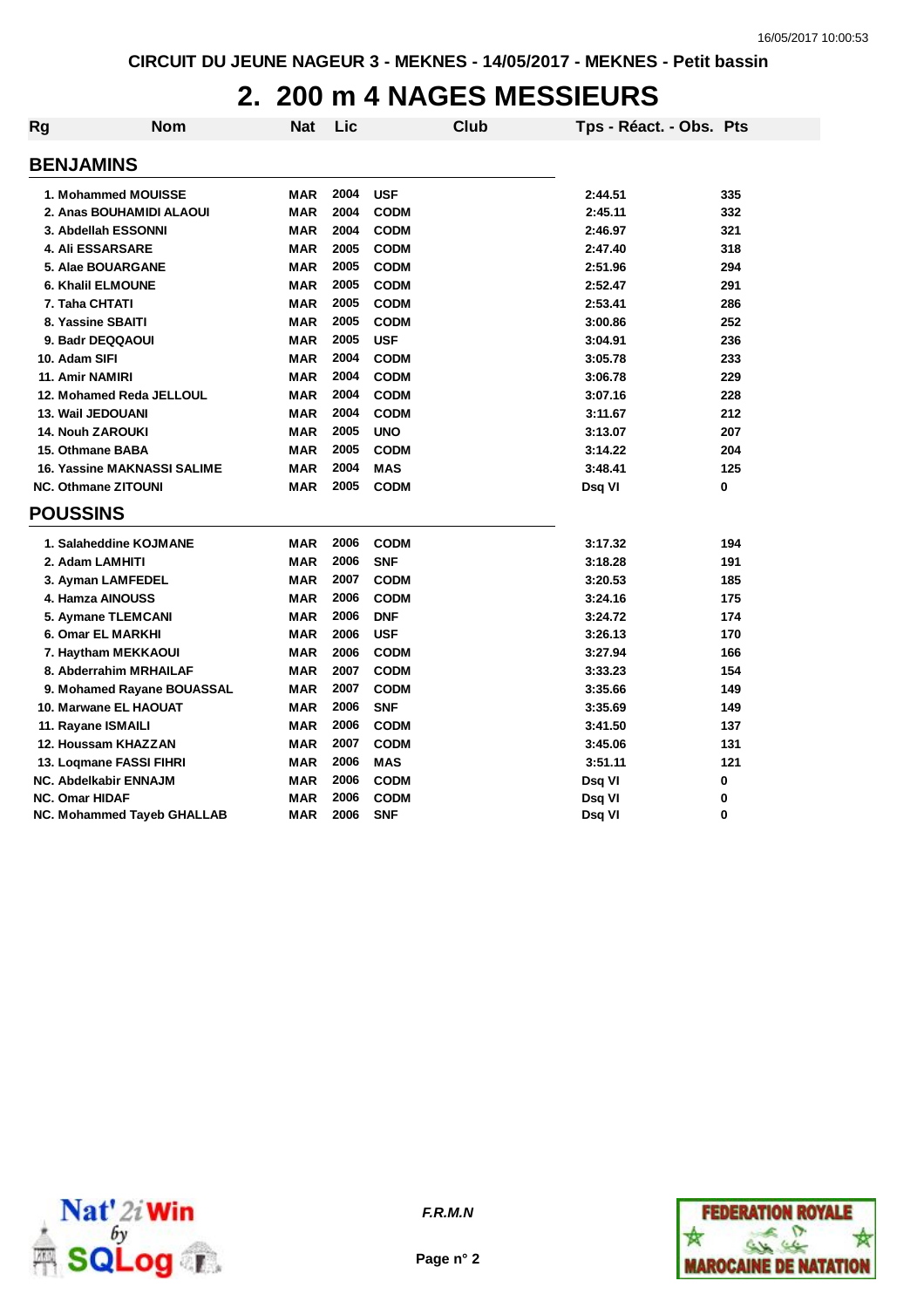# **3. 50 m DOS DAMES**

| Rg                                                   | <b>Nom</b>                               | <b>Nat</b>        | Lic          |                           | Club | Tps - Réact. - Obs. Pts |            |
|------------------------------------------------------|------------------------------------------|-------------------|--------------|---------------------------|------|-------------------------|------------|
| <b>BENJAMINS</b>                                     |                                          |                   |              |                           |      |                         |            |
| 1. Maroua LAISSAOUI                                  |                                          | MAR               | 2004         | <b>CODM</b>               |      | 36.59                   | 404        |
| 2. Fatima Zahra LAKTATI                              |                                          | <b>MAR</b>        | 2004         | <b>MAS</b>                |      | 37.52                   | 375        |
| 3. Doha TABERKANT                                    |                                          | <b>MAR</b>        | 2004         | <b>SNF</b>                |      | 38.57                   | 345        |
| 4. Wiam BAQARROU                                     |                                          | <b>MAR</b>        | 2004         | <b>CODM</b>               |      | 38.72                   | 341        |
| 5. Chahd ALAMI                                       |                                          | <b>MAR</b>        | 2004         | <b>DNF</b>                |      | 38.75                   | 340        |
| 6. Meryem AIT BENALI                                 |                                          | <b>MAR</b>        | 2004         | <b>CODM</b>               |      | 39.59                   | 319        |
| 7. Rim IDRISSI ROCHI ISSI                            |                                          | <b>MAR</b>        | 2005         | <b>DNF</b>                |      | 39.62                   | 318        |
| 8. Lina TOUZANI                                      |                                          | <b>MAR</b>        | 2005         | <b>CODM</b>               |      | 39.88                   | 312        |
| 9. Aicha BENTALEB                                    |                                          | MAR               | 2004         | <b>CODM</b>               |      | 41.85                   | 270        |
| 10. Khanssae LAAMIRI                                 |                                          | MAR               | 2005         | <b>CODM</b>               |      | 42.18                   | 264        |
|                                                      | <b>11. Lina OUDGHIRI IDRISSI HASSANI</b> | MAR               | 2004         | <b>SNF</b>                |      | 42.34                   | 261        |
| 12. Aya BENTALEB                                     |                                          | <b>MAR</b>        | 2005         | <b>CODM</b>               |      | 43.48                   | 241        |
| 13. Aya OUFRID                                       |                                          | MAR               | 2005         | <b>CODM</b>               |      | 43.66                   | 238        |
| 14. Marwa MHAMMEDI ALAOUI                            |                                          | MAR               | 2005         | <b>DNF</b>                |      | 44.81                   | 220        |
| 15. Basma BROUSS                                     |                                          | MAR               | 2005         | <b>CODM</b>               |      | 45.00                   | 217        |
| 16. Malak GHAMEL                                     |                                          | MAR               | 2005         | <b>SNF</b>                |      | 45.28                   | 213        |
| 17. Hiba MAAZOUZI                                    |                                          | <b>MAR</b>        | 2005         | U.S.O                     |      | 46.56                   | 196        |
| 18. Hafssa LAKHAL                                    |                                          | <b>MAR</b>        | 2004         | <b>CODM</b>               |      | 47.39                   | 186        |
| 19. Zineb ZAKI                                       |                                          | MAR               | 2004         | <b>MAS</b>                |      | 47.73                   | 182        |
| 20. Hiba BENZINEB                                    |                                          | MAR               | 2004         | <b>SNF</b>                |      | 49.91                   | 159        |
| 21. Ouisame TOUZANI                                  |                                          | <b>MAR</b>        | 2004         | <b>SNF</b>                |      | 52.88                   | 134        |
| 22. Hiba CARI                                        |                                          | MAR               | 2004         | <b>SNF</b>                |      | 53.13                   | 132        |
| 23. Douae BEN QASSEM                                 |                                          | <b>MAR</b>        | 2005         | <b>CAT</b>                |      | 1:03.72                 | 76         |
| <b>NC. Zineb MIMOUNI</b>                             |                                          | <b>MAR</b>        | 2004         | <b>UNO</b>                |      | Frf exc.                |            |
| <b>NC. Lina MOJAB</b>                                |                                          | MAR               | 2005         | <b>SNF</b>                |      | Frf exc.                |            |
| <b>POUSSINS</b>                                      |                                          |                   |              |                           |      |                         |            |
| 1. Rania BROUSS                                      |                                          | <b>MAR</b>        | 2007         | <b>CODM</b>               |      | 42.07                   | 266        |
| 2. Riham ESSALHI                                     |                                          | <b>MAR</b>        | 2006         | <b>CODM</b>               |      | 42.33                   | 261        |
| 3. Sara NAAMI                                        |                                          | MAR               | 2006         | <b>CODM</b>               |      | 43.84                   | 235        |
| 4. Youmna LAISSAOUI                                  |                                          | <b>MAR</b>        | 2007         | <b>CODM</b>               |      | 44.02                   | 232        |
| 5. Malak MEQDAR                                      |                                          | <b>MAR</b>        | 2007         | <b>CODM</b>               |      | 44.24                   | 228        |
| 6. Lina BENMOUSSA                                    |                                          | MAR               | 2006         | <b>CODM</b>               |      | 44.59                   | 223        |
| 7. Wissal ELMARDI                                    |                                          | MAR               | 2006         | <b>CODM</b>               |      | 45.28                   | 213        |
| 8. Ikram HAMZIA                                      |                                          | MAR               | 2006         | <b>CODM</b>               |      | 45.95                   | 204        |
| 9. Manal ELMATTICHI                                  |                                          | MAR               | 2007         | <b>CODM</b>               |      | 47.31                   | 187        |
| 10. Douae FILALI                                     |                                          | <b>MAR</b>        | 2006         | <b>CODM</b>               |      | 47.34                   | 186        |
| 10. Aya JABRI                                        |                                          | MAR               | 2006         | <b>CODM</b>               |      | 47.34                   | 186        |
| 12. Aya BEKKARI                                      |                                          | MAR               | 2007         | U.S.O                     |      | 47.82                   | 181        |
| 13. Ikrame NABIL                                     |                                          | <b>MAR</b>        | 2007         | <b>SNF</b>                |      | 48.16                   | 177        |
| 14. Marwa ADNANE                                     |                                          | <b>MAR</b>        | 2006         | <b>CODM</b>               |      | 48.71                   | 171        |
| 15. Marwa BELRHITI NEJJAR                            |                                          | <b>MAR</b>        | 2007         | <b>CODM</b>               |      | 49.53                   | 163        |
| <b>16. Nour Elhouda BATEAOUI</b>                     |                                          | <b>MAR</b>        | 2006         | U.S.O                     |      | 51.23                   | 147        |
| <b>16. Ouiam CHETOUANE</b><br>16. Fatima Zahra NAJAH |                                          | <b>MAR</b><br>MAR | 2007<br>2006 | U.S.O<br>U.S.O            |      | 51.23<br>51.23          | 147<br>147 |
|                                                      |                                          | <b>MAR</b>        | 2007         |                           |      |                         |            |
| 19. Aya ABDELMALIK<br>20. Zineb KHALDI HASSANI       |                                          | <b>MAR</b>        | 2006         | <b>CODM</b><br><b>SNF</b> |      | 52.48<br>53.48          | 137<br>129 |
| 21. Aya MERZOUK                                      |                                          | <b>MAR</b>        | 2007         | <b>MAS</b>                |      | 54.21                   | 124        |
| 22. Hafsa STILI                                      |                                          | <b>MAR</b>        | 2007         | U.S.O                     |      | 54.67                   | 121        |
| 23. Ouiame BOUAZZAOUI                                |                                          | <b>MAR</b>        | 2007         | <b>MCO</b>                |      | 54.92                   | 119        |
| 24. Rania HAJJI                                      |                                          | MAR               | 2006         | <b>ABN</b>                |      | 57.77                   | 102        |
| 25. Kaouthar RAHHOU                                  |                                          | <b>MAR</b>        | 2006         | <b>UNO</b>                |      | 58.02                   | 101        |
| 26. Maysae EL HAYAL                                  |                                          | <b>MAR</b>        | 2006         | A.C.N.T                   |      | 58.59                   | 98         |
| 27. Wissal EL MANSOURI                               |                                          | <b>MAR</b>        | 2006         | <b>ABN</b>                |      | 59.02                   | 96         |
| 28. Ghita NAOUI                                      |                                          | <b>MAR</b>        | 2007         | <b>SNF</b>                |      | 1:06.63                 | 66         |
|                                                      |                                          |                   |              |                           |      |                         |            |



*F.R.M.N*

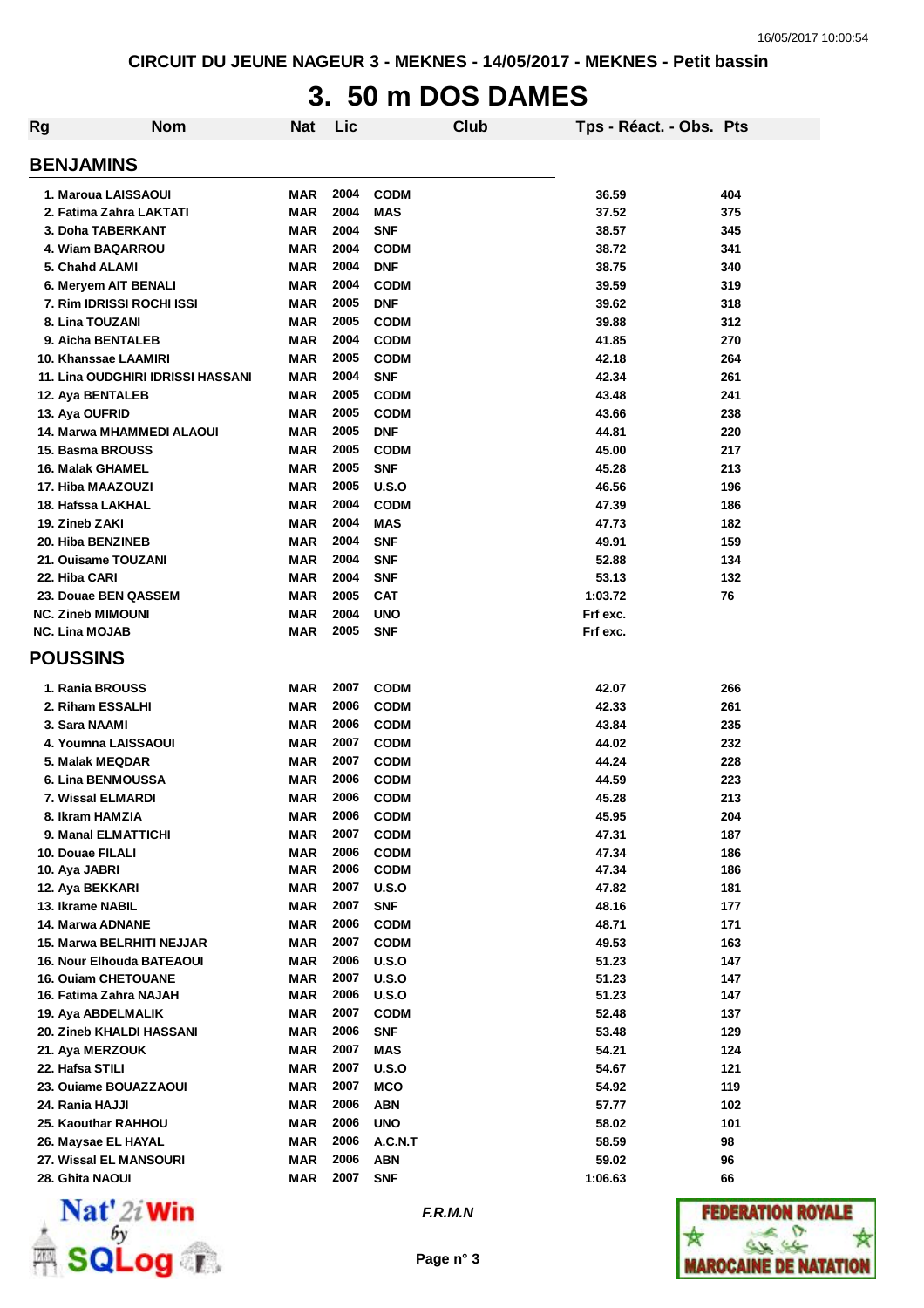**CIRCUIT DU JEUNE NAGEUR 3 - MEKNES - 14/05/2017 - MEKNES - Petit bassin**

# **3. 50 m DOS DAMES**

| Rg                    | <b>Nom</b> | <b>Nat</b> | - Lic |             | Club | Tps - Réact. - Obs. Pts |  |
|-----------------------|------------|------------|-------|-------------|------|-------------------------|--|
| <b>POUSSINS</b>       |            |            |       |             |      |                         |  |
| NC. Marwa EL MAHDAOUI |            | <b>MAR</b> | 2007  | <b>CODM</b> |      | Frf n.d.                |  |



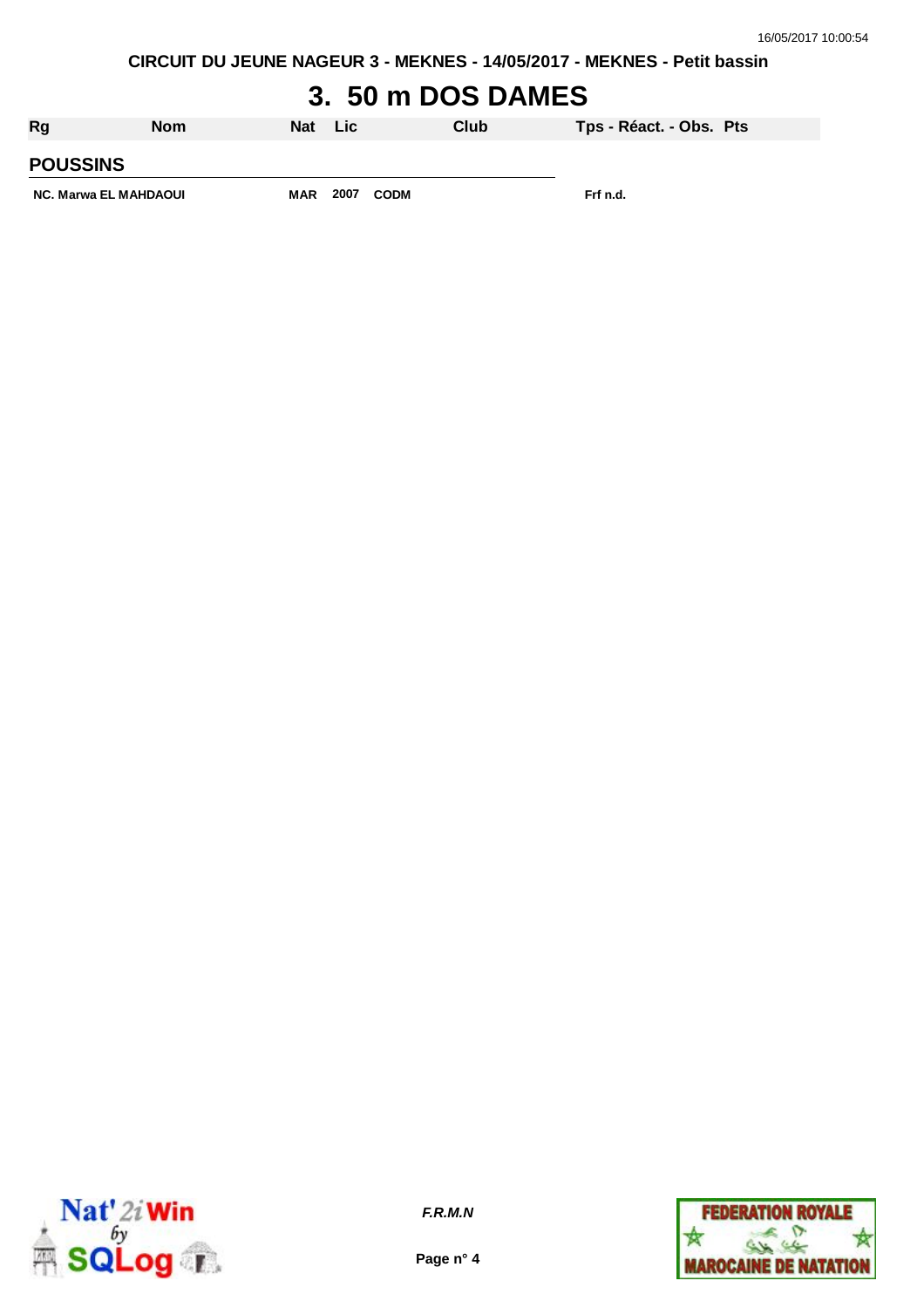#### **4. 50 m DOS MESSIEURS**

| Rg                                                           | <b>Nom</b>                      | Nat               | Lic          |                          | <b>Club</b> | Tps - Réact. - Obs. Pts |     |
|--------------------------------------------------------------|---------------------------------|-------------------|--------------|--------------------------|-------------|-------------------------|-----|
| <b>BENJAMINS</b>                                             |                                 |                   |              |                          |             |                         |     |
| 1. Salim FRIKECH                                             |                                 | MAR               | 2004         | <b>CODM</b>              |             | 31.56                   | 442 |
| 2. Walid RHLIL                                               |                                 | <b>MAR</b>        | 2004         | <b>CODM</b>              |             | 34.44                   | 340 |
| 3. Soufiane AZFAR                                            |                                 | <b>MAR</b>        | 2004         | <b>USF</b>               |             | 35.35                   | 314 |
| 4. Ali SAADOUN                                               |                                 | <b>MAR</b>        | 2005         | <b>CODM</b>              |             | 35.81                   | 302 |
| 5. Youssef IDRISSI                                           |                                 | <b>MAR</b>        | 2005         | <b>CODM</b>              |             | 36.19                   | 293 |
| 6. Taha CHTATI                                               |                                 | <b>MAR</b>        | 2005         | <b>CODM</b>              |             | 37.02                   | 273 |
| 7. Saad YASSIRI                                              |                                 | <b>MAR</b>        | 2005         | <b>USF</b>               |             | 37.08                   | 272 |
| 8. Younes BANANA                                             |                                 | <b>MAR</b>        | 2004         | <b>CODM</b>              |             | 38.01                   | 253 |
| 9. Amir NAMIRI                                               |                                 | <b>MAR</b>        | 2004         | <b>CODM</b>              |             | 39.08                   | 232 |
| <b>10. Amine BAHMANE</b>                                     |                                 | <b>MAR</b>        | 2004         | <b>CODM</b>              |             | 39.35                   | 228 |
| 11. Mohamed Reda JELLOUL                                     |                                 | <b>MAR</b>        | 2004         | <b>CODM</b>              |             | 39.67                   | 222 |
| 12. Ahmed Yassine SAIDI                                      |                                 | <b>MAR</b>        | 2004         | <b>UNO</b>               |             | 40.14                   | 214 |
| <b>13. Mohamed BOUSSIBTI</b>                                 |                                 | <b>MAR</b>        | 2004         | <b>CODM</b>              |             | 40.43                   | 210 |
| 13. Mohammed MERIZAK                                         |                                 | MAR               | 2004         | <b>CODM</b>              |             | 40.43                   | 210 |
| 15. Saad ALEM                                                |                                 | MAR               | 2004         | <b>MAS</b>               |             | 42.38                   | 182 |
| 16. Othmane BABA                                             |                                 | MAR               | 2005         | <b>CODM</b>              |             | 42.72                   | 178 |
|                                                              | 17. Mohamed Salah Eddine RAHHOU | MAR               | 2005         | <b>UNO</b>               |             | 43.88                   | 164 |
| <b>18. Ayoub SAKHI</b>                                       |                                 | <b>MAR</b>        | 2005         | <b>MCO</b>               |             | 43.94                   | 163 |
| 19. Amr BENLAMINE                                            |                                 | MAR               | 2004         | <b>CODM</b>              |             | 44.13                   | 161 |
| 20. Yassine RAMDANI                                          |                                 | <b>MAR</b>        | 2005         | <b>MCO</b>               |             | 44.94                   | 153 |
| 21. Adam RERHAIB                                             |                                 | MAR               | 2004         | <b>CODM</b>              |             | 44.98                   | 152 |
|                                                              | 22. Mohammed Yassine RHALOUSSI  | MAR               | 2005         | U.S.O                    |             | 45.24                   | 150 |
| 23. Youssef ABOUZAID                                         |                                 | <b>MAR</b>        | 2004         | <b>CODM</b>              |             | 46.32                   | 139 |
| 24. Mohammed MOUSSA                                          |                                 | MAR               | 2005         | <b>MCO EN</b>            |             | 46.34                   | 139 |
| 25. Marouane BOALLAL                                         |                                 | MAR               | 2005         | <b>CODM</b>              |             | 46.35                   | 139 |
| 26. Haitam AIT LAAROUSSI                                     |                                 | MAR               | 2005         | <b>CODM</b>              |             | 46.74                   | 136 |
| 27. Youssef KHRISS                                           |                                 | MAR               | 2005         | <b>CODM</b>              |             | 46.81                   | 135 |
| 28. Adam LEZREK                                              |                                 | MAR               | 2005         | <b>CODM</b>              |             | 47.50                   | 129 |
| 29. Adam ELAMINE                                             |                                 | MAR               | 2005         | <b>CODM</b>              |             | 47.80                   | 127 |
| 30. Yasser OUARIACH                                          |                                 | <b>MAR</b>        | 2005         | U.S.O                    |             | 48.30                   | 123 |
| 31. Aymane NASSIRI                                           |                                 | <b>MAR</b>        | 2004         | <b>UNO</b>               |             | 48.50                   | 121 |
| 32. Chadi HAMDANE                                            |                                 | MAR               | 2004         | <b>CODM</b>              |             | 48.78                   | 119 |
| 33. Mohamed Taha KADDIS                                      |                                 | MAR               | 2005         | <b>CODM</b>              |             | 49.03                   | 117 |
| 34. Saber KARBAB                                             |                                 | <b>MAR</b>        | 2004         | <b>MCO</b>               |             | 49.49                   | 114 |
| 35. Marwane FAHFOUHI                                         |                                 | MAR               | 2005         | <b>SNF</b>               |             | 50.25                   | 109 |
| 36. Ghaly JAGOUI                                             |                                 | MAR               | 2005         | U.S.O                    |             | 51.00                   | 104 |
| 37. Ayoub RAHMANI                                            |                                 | MAR               | 2005         | <b>MCO EN</b>            |             | 51.41                   | 102 |
| <b>38. Ali TOUIJAR</b>                                       |                                 | MAR               | 2005         | <b>SNF</b>               |             | 52.90                   | 93  |
| 39. Yassine MAKNASSI SALIME                                  |                                 | MAR               | 2004         | <b>MAS</b>               |             | 53.20                   | 92  |
| <b>NC. Ayoub SADEQUI</b><br><b>NC. Ahmed Amine EL BINANI</b> |                                 | MAR<br><b>MAR</b> | 2005<br>2005 | U.S.O                    |             | Frf n.d.                |     |
| <b>NC. Ismail ZAHRAOUI</b>                                   |                                 | MAR               | 2004         | <b>SNF</b><br><b>SNF</b> |             | Frf n.d.<br>Frf n.d.    |     |
| <b>POUSSINS</b>                                              |                                 |                   |              |                          |             |                         |     |
| 1. Souhaib EL MOUSSAMI                                       |                                 | MAR               | 2006         | <b>CODM</b>              |             | 35.39                   | 313 |
| 2. Nizar HAOUATI                                             |                                 | MAR               | 2007         | <b>USF</b>               |             | 39.66                   | 222 |
| 3. Ahmed BENNANI                                             |                                 | MAR               | 2006         | <b>CODM</b>              |             | 40.50                   | 209 |
| 4. Aymane TLEMCANI                                           |                                 | <b>MAR</b>        | 2006         | <b>DNF</b>               |             | 40.54                   | 208 |
| 5. Ahmed LAISSAOUI                                           |                                 | MAR               | 2007         | <b>CODM</b>              |             | 41.22                   | 198 |
| 6. Abdellah HANINI                                           |                                 | MAR               | 2006         | <b>CODM</b>              |             | 41.56                   | 193 |
| 7. Karim BOUGHALEB                                           |                                 | MAR               | 2006         | <b>SNF</b>               |             | 41.69                   | 191 |
| 8. Amine RACHEK                                              |                                 | MAR               | 2006         | <b>CODM</b>              |             | 42.45                   | 181 |
| 9. Ziad MAHRACH                                              |                                 | MAR               | 2006         | <b>USF</b>               |             | 42.61                   | 179 |
| 10. Ahmed SAKHI                                              |                                 | MAR               | 2006         | <b>MCO</b>               |             | 42.77                   | 177 |
| 11. Haytham MEKKAOUI                                         |                                 | MAR               | 2006         | <b>CODM</b>              |             | 44.60                   | 156 |
|                                                              |                                 |                   |              |                          |             |                         |     |



*F.R.M.N*

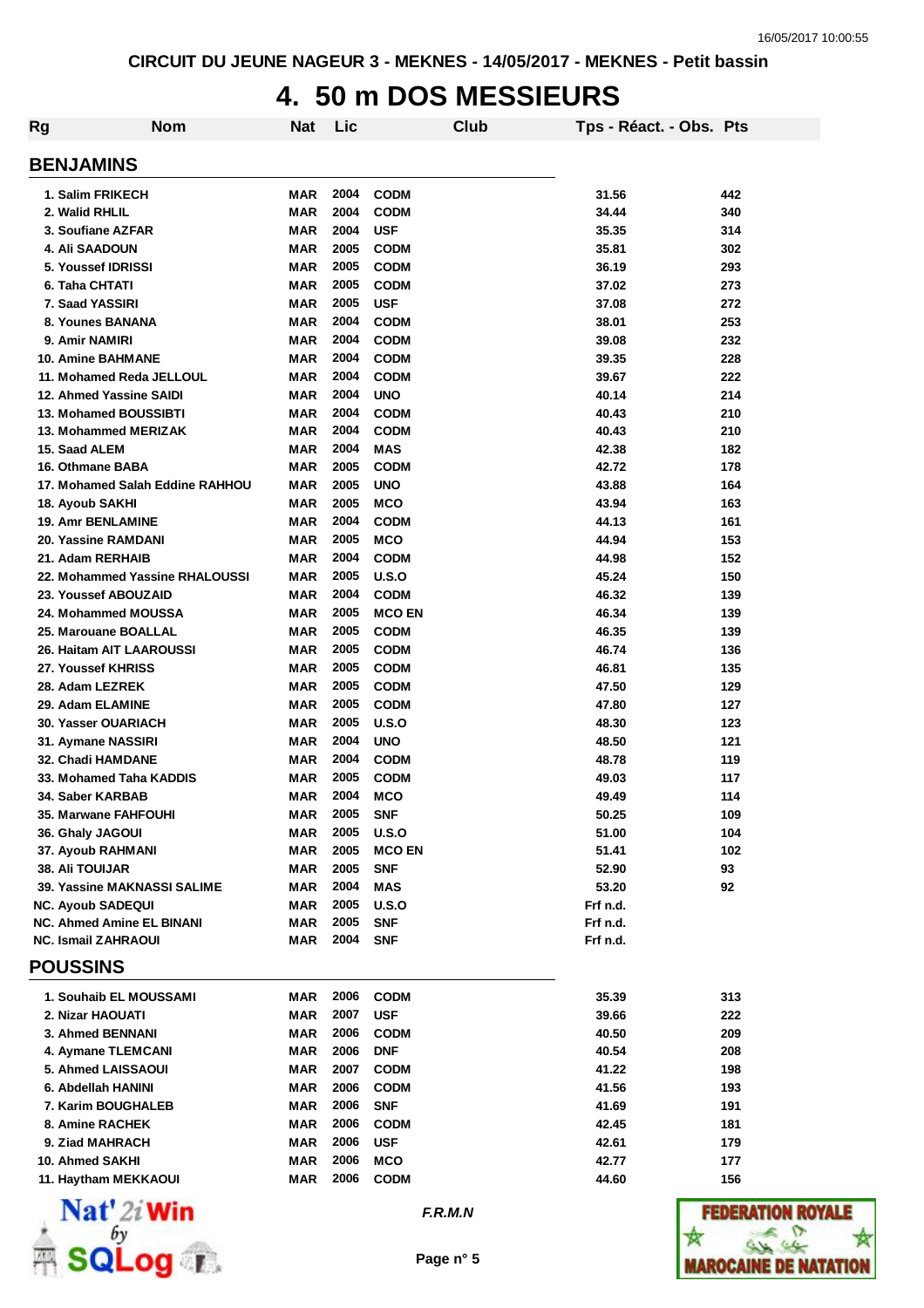#### **4. 50 m DOS MESSIEURS**

| Rg                    | <b>Nom</b>                       | <b>Nat</b> | Lic  |               | Club | Tps - Réact. - Obs. Pts |     |
|-----------------------|----------------------------------|------------|------|---------------|------|-------------------------|-----|
| <b>POUSSINS</b>       |                                  |            |      |               |      |                         |     |
|                       | 12. Abdelali RAMDANI             | <b>MAR</b> | 2006 | <b>MCO</b>    |      | 45.47                   | 147 |
|                       | 13. Mohamed Sami MIRI            | <b>MAR</b> | 2007 | <b>UNO</b>    |      | 45.58                   | 146 |
|                       | 14. Hamza ESSARSARE              | <b>MAR</b> | 2007 | <b>CODM</b>   |      | 45.76                   | 145 |
|                       | 15. Hamza AINOUSS                | <b>MAR</b> | 2006 | <b>CODM</b>   |      | 46.44                   | 138 |
|                       | <b>16. Mohammed MANSOURI</b>     | <b>MAR</b> | 2006 | <b>SNF</b>    |      | 46.57                   | 137 |
|                       | 17. Ilyasse ZAID                 | <b>MAR</b> | 2006 | <b>MCO EN</b> |      | 47.20                   | 132 |
|                       | <b>18. Anas FAHFOUHI</b>         | <b>MAR</b> | 2007 | <b>SNF</b>    |      | 47.68                   | 128 |
|                       | 19. Yahya FATEINE                | <b>MAR</b> | 2007 | <b>SNF</b>    |      | 48.60                   | 121 |
|                       | 20. Najib KHATTABI               | <b>MAR</b> | 2007 | <b>SNF</b>    |      | 48.96                   | 118 |
|                       | 21. Abdelilah NAJAH              | <b>MAR</b> | 2007 | U.S.O         |      | 49.45                   | 114 |
|                       | 22. Othmane DOUZI                | <b>MAR</b> | 2007 | <b>UNO</b>    |      | 50.63                   | 107 |
|                       | 23. Aymane MOKHTARI              | <b>MAR</b> | 2007 | <b>UNO</b>    |      | 50.85                   | 105 |
|                       | 24. Anass BOURHRARA              | <b>MAR</b> | 2006 | <b>UNO</b>    |      | 51.04                   | 104 |
|                       | 25. Nasrallah BELHADRI           | <b>MAR</b> | 2006 | <b>UNO</b>    |      | 52.41                   | 96  |
|                       | 26. Alae Eddine BENCHAOU         | <b>MAR</b> | 2007 | U.S.O         |      | 52.58                   | 95  |
|                       | 27. Mehdi OUMOKHTAR              | <b>MAR</b> | 2007 | <b>UNO</b>    |      | 53.06                   | 93  |
|                       | 28. Fadel BENHAYOUNE             | <b>MAR</b> | 2007 | <b>CODM</b>   |      | 54.34                   | 86  |
|                       | 29. Mohamed Marouane RAFIK       | <b>MAR</b> | 2007 | <b>CODM</b>   |      | 54.39                   | 86  |
|                       | <b>30. Mohamed Amine GUETTAB</b> | <b>MAR</b> | 2006 | <b>SNF</b>    |      | 56.09                   | 78  |
|                       | <b>NC. Amine CHATER</b>          | <b>MAR</b> | 2007 | U.S.O         |      | Frf exc.                |     |
|                       | <b>NC. Mehdi AMHARREF</b>        | <b>MAR</b> | 2006 | <b>CAT</b>    |      | Frf n.d.                |     |
| <b>NC. Louay SAFI</b> |                                  | <b>MAR</b> | 2007 | <b>CODM</b>   |      | Dsg VI                  | 0   |



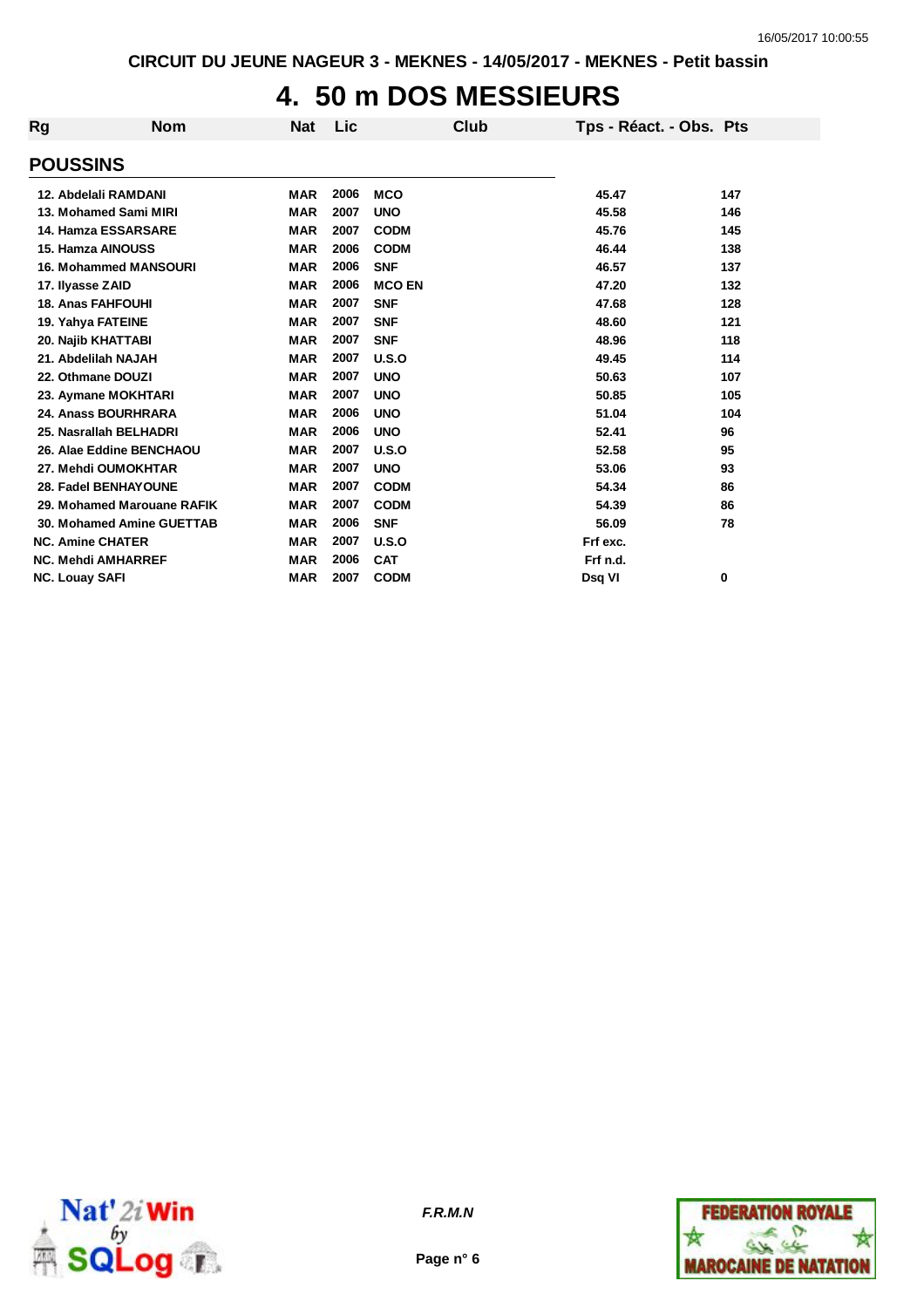#### **5. 50 m BRASSE DAMES**

| <b>Rg</b><br><b>Nom</b>       | <b>Nat</b> | Lic  |              | Club | Tps - Réact. - Obs. Pts |     |
|-------------------------------|------------|------|--------------|------|-------------------------|-----|
| <b>BENJAMINS</b>              |            |      |              |      |                         |     |
| 1. Basma KADI                 | MAR        | 2004 | <b>CODM</b>  |      | 38.59                   | 462 |
| 2. Malak DARKAOUI             | MAR        | 2005 | <b>CODM</b>  |      | 38.66                   | 460 |
| 3. Nada DJEBLI                | <b>MAR</b> | 2005 | <b>CODM</b>  |      | 40.66                   | 395 |
| 4. Fatima Zahra LAKTATI       | <b>MAR</b> | 2004 | <b>MAS</b>   |      | 42.66                   | 342 |
| 5. Dina TOUZANI               | <b>MAR</b> | 2005 | <b>CODM</b>  |      | 43.27                   | 328 |
| 5. Sofia SAIDI                | <b>MAR</b> | 2005 | <b>SNF</b>   |      | 43.27                   | 328 |
| 7. Aya AMEZIANE EL HASSANI    | <b>MAR</b> | 2004 | <b>CODM</b>  |      | 45.34                   | 285 |
| 8. Marwa MHAMMEDI ALAOUI      | <b>MAR</b> | 2005 | <b>DNF</b>   |      | 45.73                   | 277 |
| 9. Yasmine SAMRAH             | MAR        | 2005 | <b>CODM</b>  |      | 46.41                   | 265 |
| 10. Jawhara FADLOU ALLAH      | MAR        | 2004 | <b>SNF</b>   |      | 46.44                   | 265 |
| 11. Basma BROUSS              | <b>MAR</b> | 2005 | <b>CODM</b>  |      | 47.69                   | 245 |
| 12. Zineb ZAKI                | <b>MAR</b> | 2004 | <b>MAS</b>   |      | 48.22                   | 237 |
| 13. Hiba MAAZOUZI             | <b>MAR</b> | 2005 | U.S.O        |      | 48.94                   | 226 |
| 14. Marwa AMRAOUI             | <b>MAR</b> | 2005 | <b>MCO</b>   |      | 49.09                   | 224 |
| 15. Basmala HAJOUI            | <b>MAR</b> | 2004 | <b>MCO</b>   |      | 49.28                   | 222 |
| <b>16. Lina BECHARI</b>       | MAR        | 2004 | A.C.N.T      |      | 49.74                   | 215 |
| 16. Hafssa LAKHAL             | MAR        | 2004 | <b>CODM</b>  |      | 49.74                   | 215 |
| 18. Yasmine BOUGHALEB         | MAR        | 2004 | <b>SNF</b>   |      | 50.91                   | 201 |
| 19. Nada ZEHHAF               | MAR        | 2005 | ABN          |      | 51.58                   | 193 |
| 20. Malak GHAMEL              | MAR        | 2005 | <b>SNF</b>   |      | 54.56                   | 163 |
| 21. Lina LARHMAM              | MAR        | 2005 | <b>ABN</b>   |      | 56.30                   | 148 |
| 22. Malak SADEK               | MAR        | 2004 | <b>ABN</b>   |      | 58.64                   | 131 |
| 23. Marwa TRABAKHA            | <b>MAR</b> | 2004 | <b>ABN</b>   |      | 58.91                   | 129 |
| 24. Tawba AKHOURBI            | MAR        | 2004 | <b>ABN</b>   |      | 1:08.69                 | 81  |
| 25. Rihab KHALLOUFI           | MAR        | 2004 | ABN          |      | 1:25.06                 | 43  |
| <b>NC. Ouisame TOUZANI</b>    | MAR        | 2004 | <b>SNF</b>   |      | Dsq NI                  | 0   |
| <b>POUSSINS</b>               |            |      |              |      |                         |     |
| <b>1. Abir MAHSSOUNE</b>      | MAR        | 2006 | <b>CODM</b>  |      | 42.88                   | 337 |
| 2. Salma KADIRI HASSANI       | MAR        | 2006 | <b>SNF</b>   |      | 43.23                   | 328 |
| 3. Marwa SMOUNI               | MAR        | 2007 | <b>CODM</b>  |      | 45.55                   | 281 |
| 4. Ghita JENNANE              | MAR        | 2006 | <b>CODM</b>  |      | 47.16                   | 253 |
| 5. Yassmine LAFDILI           | <b>MAR</b> | 2006 | <b>USF</b>   |      | 48.07                   | 239 |
| 6. Douae FILALI               | <b>MAR</b> | 2006 | <b>CODM</b>  |      | 48.08                   | 239 |
| 7. Ikram HAMZIA               | MAR        | 2006 | <b>CODM</b>  |      | 48.13                   | 238 |
| 8. Malak MEQDAR               | MAR        | 2007 | <b>CODM</b>  |      | 48.38                   | 234 |
| 8. Salma LAMHITI              | MAR        | 2006 | <b>SNF</b>   |      | 48.38                   | 234 |
| 10. Malak LAHJOUJI            | <b>MAR</b> | 2006 | <b>CODM</b>  |      | 48.72                   | 229 |
| 11. Manal ELMATTICHI          | <b>MAR</b> | 2007 | <b>CODM</b>  |      | 49.06                   | 225 |
| 12. Youmna LAISSAOUI          | MAR        | 2007 | <b>CODM</b>  |      | 49.66                   | 217 |
| <b>13. Zineb BOULMAN</b>      | MAR        | 2006 | MAS          |      | 49.70                   | 216 |
| 14. Marwa ADNANE              | MAR        | 2006 | <b>CODM</b>  |      | 49.98                   | 212 |
| 15. Israe EL AMINE            | MAR        | 2007 | <b>CODM</b>  |      | 50.00                   | 212 |
| 16. Aya TABET                 | <b>MAR</b> | 2007 | <b>MCO</b>   |      | 50.98                   | 200 |
| 17. Meryem Ayah ZOUITEN       | MAR        | 2006 | MAS          |      | 53.59                   | 172 |
| 18. Rania HAJJI               | MAR        | 2006 | <b>ABN</b>   |      | 53.72                   | 171 |
| 19. Nadia AKDAD               | MAR        | 2006 | A.C.N.T      |      | 54.16                   | 167 |
| 20. Marwa BELRHITI NEJJAR     | MAR        | 2007 | <b>CODM</b>  |      | 54.74                   | 162 |
| 21. Ouiam CHETOUANE           | MAR        | 2007 | U.S.O        |      | 54.91                   | 160 |
| 22. Laila BELAOULA            | MAR        | 2007 | <b>SNF</b>   |      | 55.25                   | 157 |
| 23. Kaouthar RAHHOU           | MAR        | 2006 | <b>UNO</b>   |      | 55.42                   | 156 |
| 24. Ikrame NABIL              | MAR        | 2007 | SNF          |      | 56.00                   | 151 |
| <b>25. Wissal EL MANSOURI</b> | MAR        | 2006 | ABN          |      | 56.23                   | 149 |
| 26. Fatima Zahra NAJAH        | MAR        | 2006 | <b>U.S.O</b> |      | 56.91                   | 144 |
| 27. Maysae EL HAYAL           | MAR        | 2006 | A.C.N.T      |      | 57.55                   | 139 |



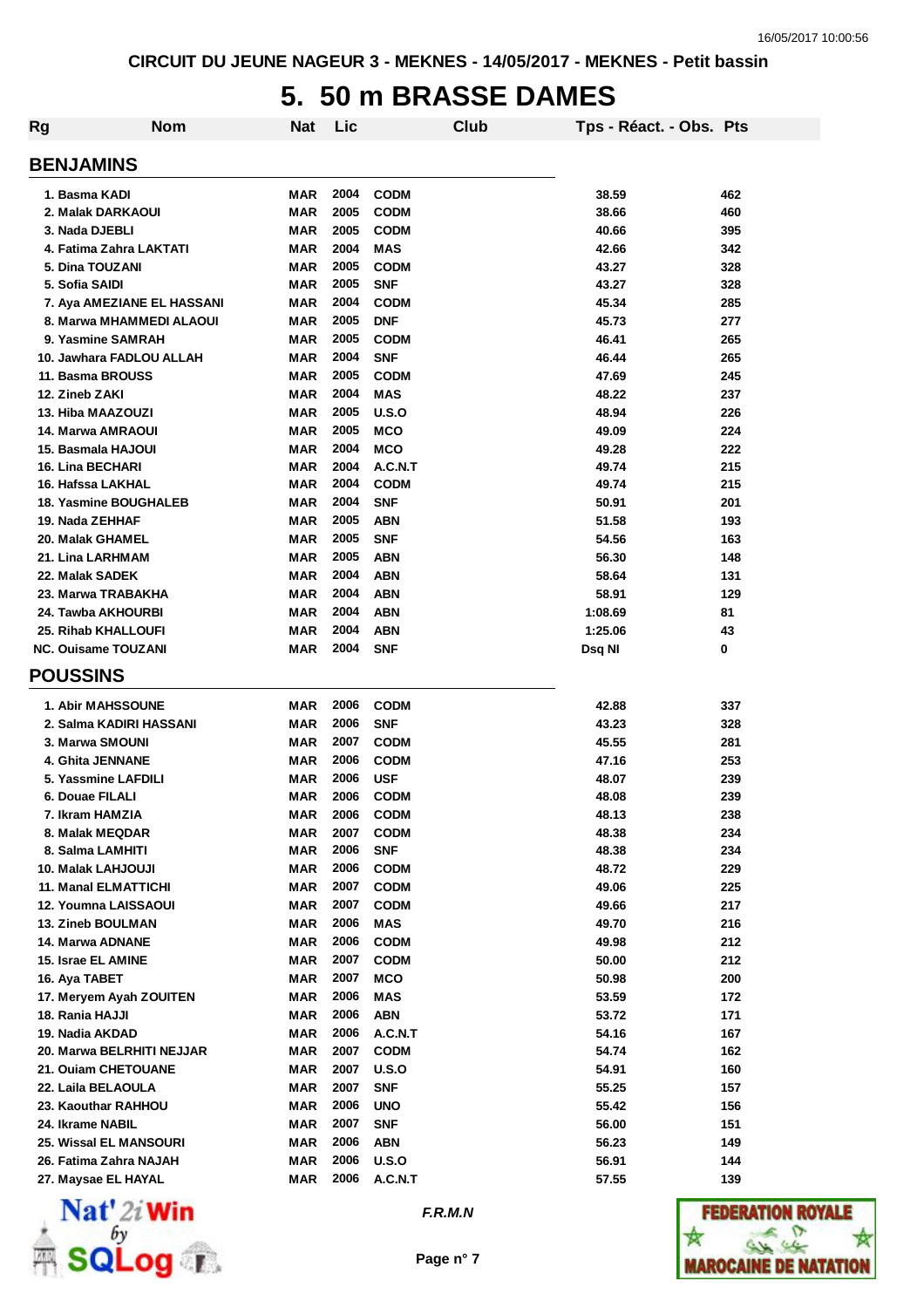#### **5. 50 m BRASSE DAMES**

| Rg              | <b>Nom</b>                    | <b>Nat</b> | <b>Lic</b> | Club        | Tps - Réact. - Obs. Pts |     |
|-----------------|-------------------------------|------------|------------|-------------|-------------------------|-----|
| <b>POUSSINS</b> |                               |            |            |             |                         |     |
|                 | 28. Oujame BOUAZZAOUI         | <b>MAR</b> | 2007       | <b>MCO</b>  | 1:00.00                 | 123 |
|                 | <b>29. Roa HAMMOUTI</b>       | <b>MAR</b> | 2007       | <b>CAT</b>  | 1:00.20                 | 121 |
|                 | 30. Meryem ABOUTNI            | <b>MAR</b> | 2007       | <b>MCO</b>  | 1:00.83                 | 118 |
|                 | 31. Nour Elhouda BATEAOUI     | <b>MAR</b> | 2006       | U.S.O       | 1:01.11                 | 116 |
|                 | 32. Khadija GHAMEL            | <b>MAR</b> | 2007       | <b>SNF</b>  | 1:01.31                 | 115 |
|                 | 33. Youmna BOUDESS            | <b>MAR</b> | 2007       | A.C.N.T     | 1:03.91                 | 101 |
|                 | 34. Romayssae BOUHEZZA        | <b>MAR</b> | 2007       | <b>SNF</b>  | 1:04.19                 | 100 |
|                 | 35. Meryem TAKERKRA           | <b>MAR</b> | 2007       | <b>CAT</b>  | 1:11.69                 | 72  |
| 36. Maha AMEUR  |                               | <b>MAR</b> | 2006       | A.C.N.T     | 1:15.78                 | 61  |
|                 | 37. Nada EL AZZOUZI           | <b>MAR</b> | 2006       | <b>ABN</b>  | 1:18.63                 | 54  |
|                 | <b>NC. Marwa EL MAHDAOUI</b>  | <b>MAR</b> | 2007       | <b>CODM</b> | Frf n.d.                |     |
|                 | <b>NC. Aroua EL BOURAQADI</b> | <b>MAR</b> | 2006       | <b>CAT</b>  | Dsq VI                  | 0   |
|                 | <b>NC. Aya ABDELMALIK</b>     | <b>MAR</b> | 2007       | <b>CODM</b> | Dsq VI                  | 0   |
|                 | <b>NC. Malika EL OUAQOR</b>   | <b>MAR</b> | 2006       | <b>MAS</b>  | Dsq VI                  | 0   |
|                 |                               |            |            |             |                         |     |



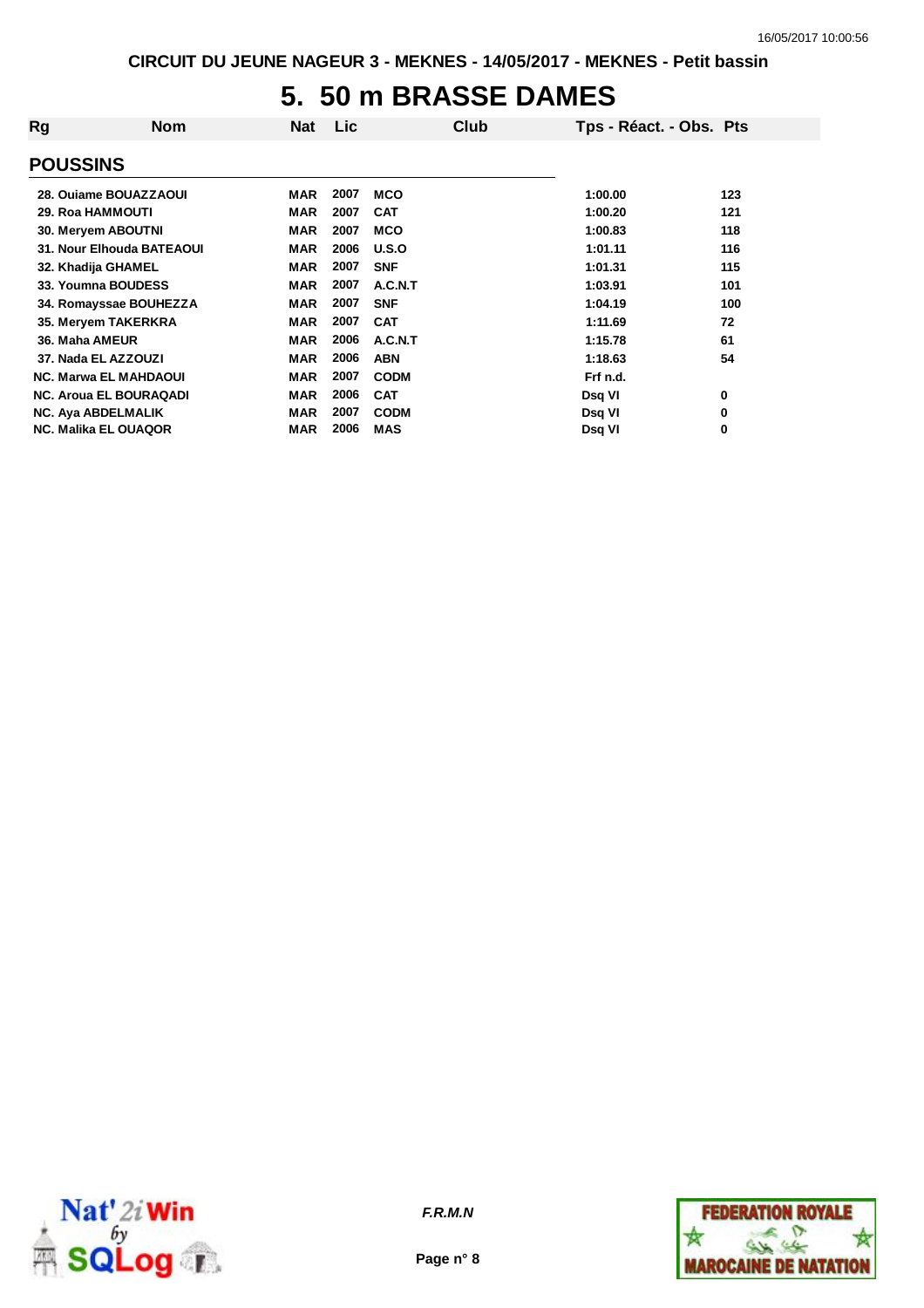# **6. 50 m BRASSE MESSIEURS**

| Rg                         | <b>Nom</b>                      | <b>Nat</b> | Lic  |               | Club | Tps - Réact. - Obs. Pts |     |
|----------------------------|---------------------------------|------------|------|---------------|------|-------------------------|-----|
| <b>BENJAMINS</b>           |                                 |            |      |               |      |                         |     |
| 1. Karim JENNANE           |                                 | MAR        | 2004 | <b>CODM</b>   |      | 34.51                   | 461 |
| 2. Alae BOUARGANE          |                                 | <b>MAR</b> | 2005 | <b>CODM</b>   |      | 39.19                   | 315 |
| 3. Walid RHLIL             |                                 | MAR        | 2004 | <b>CODM</b>   |      | 39.43                   | 309 |
| 4. Othmane ZITOUNI         |                                 | <b>MAR</b> | 2005 | <b>CODM</b>   |      | 39.98                   | 296 |
| 5. Khalil ELMOUNE          |                                 | <b>MAR</b> | 2005 | <b>CODM</b>   |      | 40.08                   | 294 |
| <b>6. Ali SAADOUN</b>      |                                 | MAR        | 2005 | <b>CODM</b>   |      | 40.09                   | 294 |
| 7. Salmane DKHISSI         |                                 | MAR        | 2004 | <b>USF</b>    |      | 40.23                   | 291 |
| <b>8. Ali ESSARSARE</b>    |                                 | MAR        | 2005 | <b>CODM</b>   |      | 40.88                   | 277 |
|                            | 9. Ahmed Yassine SAIDI          | MAR        | 2004 | <b>UNO</b>    |      | 41.07                   | 273 |
| 10. Soufiane AZFAR         |                                 | MAR        | 2004 | <b>USF</b>    |      | 42.36                   | 249 |
| 11. Wail JEDOUANI          |                                 | MAR        | 2004 | <b>CODM</b>   |      | 43.20                   | 235 |
|                            | 12. Mohamed Reda JELLOUL        | <b>MAR</b> | 2004 | <b>CODM</b>   |      | 44.06                   | 221 |
|                            | 13. Mohamed BOUSSIBTI           | <b>MAR</b> | 2004 | <b>CODM</b>   |      | 44.17                   | 220 |
|                            | 14. Mohammed Yassine RHALOUSSI  | MAR        | 2005 | U.S.O         |      | 44.97                   | 208 |
| <b>15. Othmane BEKKAL</b>  |                                 | <b>MAR</b> | 2004 | <b>MCO EN</b> |      | 45.28                   | 204 |
| <b>16. Hatim CHEHIBA</b>   |                                 | MAR        | 2005 | <b>CODM</b>   |      | 45.41                   | 202 |
| 17. Aymane NASSIRI         |                                 | MAR        | 2004 | <b>UNO</b>    |      | 45.99                   | 195 |
|                            | <b>18. Anass BOUABDELLAOUI</b>  | MAR        | 2004 | MCO           |      | 46.16                   | 192 |
| <b>19. Ali TOUIJAR</b>     |                                 | MAR        | 2005 | <b>SNF</b>    |      | 46.72                   | 186 |
| 20. Badr DEQQAOUI          |                                 | MAR        | 2005 | <b>USF</b>    |      | 46.91                   | 183 |
|                            | 21. Mohamed Salah Eddine RAHHOU | MAR        | 2005 | <b>UNO</b>    |      | 47.79                   | 173 |
|                            | 22. Haitam AIT LAAROUSSI        | MAR        | 2005 | <b>CODM</b>   |      | 48.20                   | 169 |
| 23. Youssef ABOUZAID       |                                 | MAR        | 2004 | <b>CODM</b>   |      | 48.78                   | 163 |
| 24. Saad ALEM              |                                 | MAR        | 2004 | MAS           |      | 48.94                   | 161 |
| 25. Ilyas CHEKKORI         |                                 | <b>MAR</b> | 2004 | <b>SNF</b>    |      | 48.95                   | 161 |
|                            | 26. Mohammed MERIZAK            | <b>MAR</b> | 2004 | <b>CODM</b>   |      | 49.10                   | 160 |
| 27. Amr BENLAMINE          |                                 | <b>MAR</b> | 2004 | <b>CODM</b>   |      | 49.98                   | 151 |
|                            | 28. Yassine MAKNASSI SALIME     | MAR        | 2004 | <b>MAS</b>    |      | 50.07                   | 151 |
| 28. Walid CHEBAT           |                                 | MAR        | 2005 | <b>SNF</b>    |      | 50.07                   | 151 |
| 30. Adam RERHAIB           |                                 | MAR        | 2004 | <b>CODM</b>   |      | 50.98                   | 143 |
| 31. Marouane BOALLAL       |                                 | MAR        | 2005 | <b>CODM</b>   |      | 51.12                   | 142 |
| 31. Adam LEZREK            |                                 | MAR        | 2005 | <b>CODM</b>   |      | 51.12                   | 142 |
| 33. Walid LAMJOUN          |                                 | MAR        | 2005 | <b>MCO</b>    |      | 51.98                   | 135 |
| 34. Ghaly JAGOUI           |                                 | MAR        | 2005 | U.S.O         |      | 52.70                   | 129 |
| 35. Chadi HAMDANE          |                                 | <b>MAR</b> | 2004 | <b>CODM</b>   |      | 52.93                   | 127 |
| 36. Fadi BECHARI           |                                 | MAR        | 2005 | A.C.N.T       |      | 52.97                   | 127 |
| 37. Yasser OUARIACH        |                                 | MAR        | 2005 | <b>U.S.O</b>  |      | 53.08                   | 126 |
|                            | 38. Mohamed Taha KADDIS         | MAR        | 2005 | <b>CODM</b>   |      | 53.98                   | 120 |
| <b>39. Mohamed ATTAOUI</b> |                                 | MAR        | 2005 | <b>CODM</b>   |      | 54.59                   | 116 |
| 40. Youssef LAZZOUZI       |                                 | MAR        | 2004 | <b>ABN</b>    |      | 55.92                   | 108 |
| 40. Marwane FAHFOUHI       |                                 | MAR        | 2005 | <b>SNF</b>    |      | 55.92                   | 108 |
|                            | 42. Adham Salah CHERRAK         | MAR        | 2005 | <b>MCO</b>    |      | 56.26                   | 106 |
|                            | 43. Marouane ABOUAMAL           | <b>MAR</b> | 2005 | <b>ABN</b>    |      | 58.44                   | 95  |
| <b>44. Amine ABOUAMAL</b>  |                                 | <b>MAR</b> | 2005 | <b>ABN</b>    |      | 1:01.06                 | 83  |
| <b>NC. Ayoub SADEQUI</b>   |                                 | MAR        | 2005 | U.S.O         |      | Frf n.d.                |     |
| <b>NC. Othmane IRZI</b>    |                                 | MAR        | 2005 | <b>SNF</b>    |      | Frf n.d.                |     |
| <b>NC. Yassir MEKOUAR</b>  |                                 | MAR        | 2004 | <b>SNF</b>    |      | Frf n.d.                |     |
| <b>POUSSINS</b>            |                                 |            |      |               |      |                         |     |
| 1. Ziyad TIJARI            |                                 | MAR        | 2006 | <b>CODM</b>   |      | 41.45                   | 266 |
| 2. Adam LAMHITI            |                                 | MAR        | 2006 | <b>SNF</b>    |      | 43.57                   | 229 |
| 3. Abdellah HANINI         |                                 | <b>MAR</b> | 2006 | <b>CODM</b>   |      | 43.90                   | 224 |
| 4. Ayoub LAMHITI           |                                 | <b>MAR</b> | 2006 | <b>SNF</b>    |      | 46.42                   | 189 |
|                            | 5. Haytham MEKKAOUI             | <b>MAR</b> | 2006 | <b>CODM</b>   |      | 46.86                   | 184 |
| 6. Youssef ZAKRI           |                                 | MAR        | 2006 | <b>USF</b>    |      | 47.75                   | 174 |
|                            |                                 |            |      |               |      |                         |     |



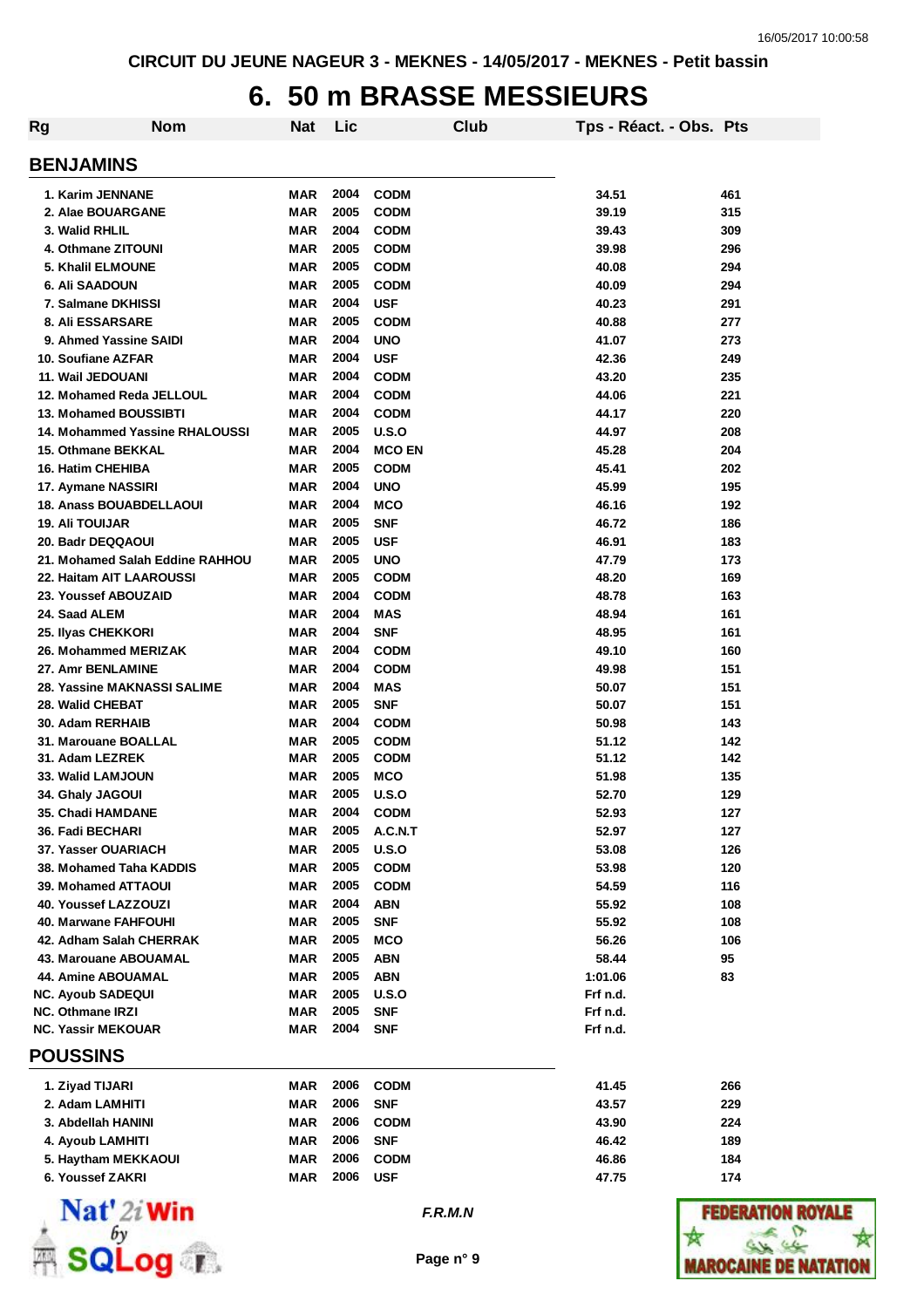# **6. 50 m BRASSE MESSIEURS**

| Rg | <b>Nom</b>                      | <b>Nat</b> | Lic  |               | <b>Club</b> | Tps - Réact. - Obs. Pts |     |
|----|---------------------------------|------------|------|---------------|-------------|-------------------------|-----|
|    | <b>POUSSINS</b>                 |            |      |               |             |                         |     |
|    | 7. Mohammed Tayeb GHALLAB       | <b>MAR</b> | 2006 | <b>SNF</b>    |             | 48.74                   | 163 |
|    | 8. Abdelkabir ENNAJM            | <b>MAR</b> | 2006 | <b>CODM</b>   |             | 48.80                   | 163 |
|    | 9. Hamza ESSARSARE              | <b>MAR</b> | 2007 | <b>CODM</b>   |             | 49.34                   | 157 |
|    | <b>10. Ali BENCHEKROUN</b>      | <b>MAR</b> | 2006 | <b>USF</b>    |             | 49.87                   | 152 |
|    | 11. Rayane ISMAILI              | <b>MAR</b> | 2006 | <b>CODM</b>   |             | 51.53                   | 138 |
|    | 12. Abdelilah NAJAH             | <b>MAR</b> | 2007 | U.S.O         |             | 51.70                   | 137 |
|    | 13. Mohamed Ali LAZRAK          | <b>MAR</b> | 2006 | <b>ABN</b>    |             | 52.26                   | 132 |
|    | <b>14. Mehdi OUMOKHTAR</b>      | <b>MAR</b> | 2007 | <b>UNO</b>    |             | 53.01                   | 127 |
|    | 15. Nasrallah BELHADRI          | <b>MAR</b> | 2006 | <b>UNO</b>    |             | 53.12                   | 126 |
|    | <b>16. Fadel BENHAYOUNE</b>     | <b>MAR</b> | 2007 | <b>CODM</b>   |             | 53.25                   | 125 |
|    | 17. Marwane EL HAOUAT           | <b>MAR</b> | 2006 | <b>SNF</b>    |             | 53.34                   | 125 |
|    | 18. Mohammed Yassine REMMANE    | <b>MAR</b> | 2007 | <b>UNO</b>    |             | 53.55                   | 123 |
|    | 19. Alae Eddine BENCHAOU        | <b>MAR</b> | 2007 | U.S.O         |             | 53.94                   | 120 |
|    | 20. Haytam BOUHACHEM            | <b>MAR</b> | 2007 | <b>CODM</b>   |             | 53.95                   | 120 |
|    | 20. Abdel Karim BEN MOUSSA      | <b>MAR</b> | 2006 | <b>SNF</b>    |             | 53.95                   | 120 |
|    | 22. Mohammed MANSOURI           | <b>MAR</b> | 2006 | <b>SNF</b>    |             | 54.66                   | 116 |
|    | 23. Anass BOURHRARA             | <b>MAR</b> | 2006 | <b>UNO</b>    |             | 55.01                   | 113 |
|    | 24. Mohamed Alae BEN HAMOU      | <b>MAR</b> | 2006 | A.C.N.T       |             | 57.60                   | 99  |
|    | 25. Othmane DOUZI               | <b>MAR</b> | 2007 | <b>UNO</b>    |             | 57.88                   | 97  |
|    | 26. Anas LAMJOUN                | <b>MAR</b> | 2007 | <b>MCO</b>    |             | 58.34                   | 95  |
|    | 26. Mohamed Taha BADIS          | <b>MAR</b> | 2006 | <b>SNF</b>    |             | 58.34                   | 95  |
|    | 28. Aymane MOKHTARI             | <b>MAR</b> | 2007 | <b>UNO</b>    |             | 1:00.78                 | 84  |
|    | 29. Mohamed ABID                | <b>MAR</b> | 2007 | <b>ABN</b>    |             | 1:01.39                 | 82  |
|    | 30. Rayan EL HILALI             | <b>MAR</b> | 2007 | <b>SNF</b>    |             | 1:01.94                 | 79  |
|    | 31. Mohamed Reyad EL HAMMOUMI   | <b>MAR</b> | 2007 | <b>ABN</b>    |             | 1:11.02                 | 52  |
|    | 32. Omar ZAROUALI               | <b>MAR</b> | 2007 | A.C.N.T       |             | 1:12.73                 | 49  |
|    | <b>NC. El Mehdi KADIRI</b>      | <b>MAR</b> | 2006 | <b>MCO EN</b> |             | Dsq FD                  | 0   |
|    | NC. Mohamed Marouane RAFIK      | MAR        | 2007 | <b>CODM</b>   |             | Dsq VI                  | 0   |
|    | <b>NC. Louay SAFI</b>           | <b>MAR</b> | 2007 | <b>CODM</b>   |             | Dsq VI                  | 0   |
|    | <b>NC. Ali BOULAYOUNE</b>       | <b>MAR</b> | 2006 | U.S.O         |             | Dsq NI                  | 0   |
|    | <b>NC. Mohamed Adam HOUBABI</b> | MAR        | 2006 | U.S.O         |             | Disqual.                | 0   |
|    | <b>NC. Youssef KACHMAR</b>      | MAR        | 2006 | <b>ABN</b>    |             | Disqual.                | 0   |
|    | <b>NC. Mahmoud ZEKRI</b>        | <b>MAR</b> | 2006 | <b>ABN</b>    |             | Disqual.                | 0   |





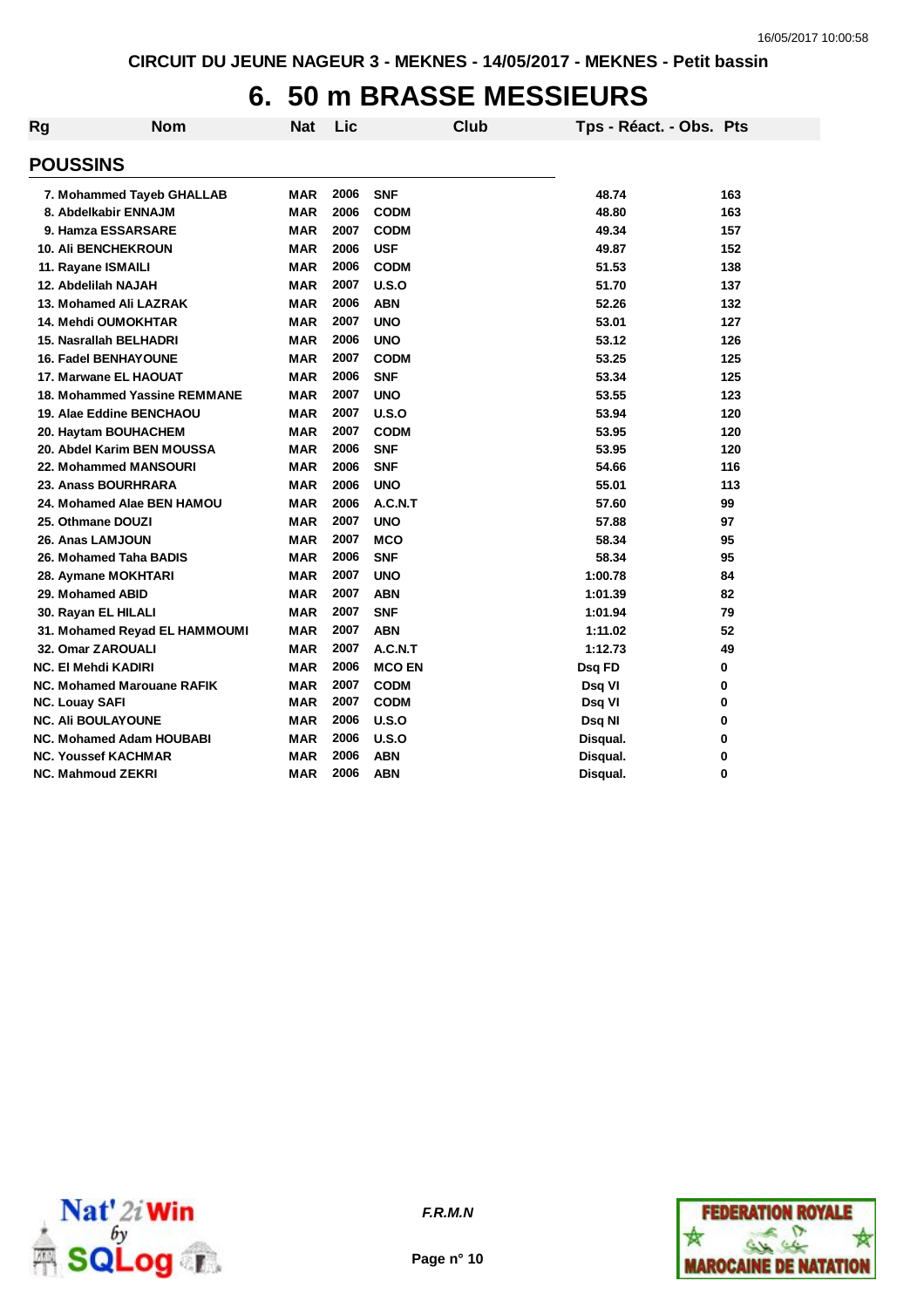#### **7. 50 m PAPILLON DAMES**

| Rg                    | <b>Nom</b>                               | <b>Nat</b> | Lic  |             | Club | Tps - Réact. - Obs. Pts |     |
|-----------------------|------------------------------------------|------------|------|-------------|------|-------------------------|-----|
| <b>BENJAMINS</b>      |                                          |            |      |             |      |                         |     |
|                       | 1. Malak DARKAOUI                        | <b>MAR</b> | 2005 | <b>CODM</b> |      | 35.13                   | 336 |
| 2. Nada DJEBLI        |                                          | <b>MAR</b> | 2005 | <b>CODM</b> |      | 35.94                   | 314 |
|                       | 3. Chahd ALAMI                           | <b>MAR</b> | 2004 | <b>DNF</b>  |      | 36.75                   | 293 |
|                       | 4. Rim IDRISSI ROCHI ISSI                | <b>MAR</b> | 2005 | <b>DNF</b>  |      | 37.28                   | 281 |
|                       | 5. Wiam BAQARROU                         | <b>MAR</b> | 2004 | <b>CODM</b> |      | 37.44                   | 277 |
|                       | 6. Malak LAMHITI                         | <b>MAR</b> | 2004 | <b>SNF</b>  |      | 37.70                   | 272 |
| 7. Rim RAHALI         |                                          | <b>MAR</b> | 2005 | <b>CODM</b> |      | 39.01                   | 245 |
|                       | 8. Aicha BENTALEB                        | <b>MAR</b> | 2004 | <b>CODM</b> |      | 39.22                   | 241 |
|                       | 9. Doha TABERKANT                        | <b>MAR</b> | 2004 | <b>SNF</b>  |      | 39.48                   | 237 |
|                       | 10. Sanae EL HARRAD                      | <b>MAR</b> | 2004 | <b>USF</b>  |      | 41.02                   | 211 |
|                       | 11. Salma Rhitta ZOUITEN                 | <b>MAR</b> | 2004 | <b>MAS</b>  |      | 41.45                   | 204 |
|                       | 12. Khanssae LAAMIRI                     | <b>MAR</b> | 2005 | <b>CODM</b> |      | 41.67                   | 201 |
|                       | 13. Aya BENTALEB                         | <b>MAR</b> | 2005 | <b>CODM</b> |      | 42.50                   | 190 |
| 14. Maria JAOUI       |                                          | <b>MAR</b> | 2004 | <b>CODM</b> |      | 42.85                   | 185 |
|                       | 15. Yasmine SAMRAH                       | <b>MAR</b> | 2005 | <b>CODM</b> |      | 45.40                   | 155 |
|                       | 16. Jawhara FADLOU ALLAH                 | <b>MAR</b> | 2004 | <b>SNF</b>  |      | 47.50                   | 136 |
|                       | <b>17. Lina OUDGHIRI IDRISSI HASSANI</b> | <b>MAR</b> | 2004 | <b>SNF</b>  |      | 48.22                   | 130 |
|                       | 18. Yasmine BOUGHALEB                    | <b>MAR</b> | 2004 | <b>SNF</b>  |      | 48.58                   | 127 |
| 19. Nada ZEHHAF       |                                          | <b>MAR</b> | 2005 | <b>ABN</b>  |      | 54.77                   | 88  |
| <b>NC. Lina MOJAB</b> |                                          | <b>MAR</b> | 2005 | <b>SNF</b>  |      | Frf exc.                |     |
| <b>POUSSINS</b>       |                                          |            |      |             |      |                         |     |
|                       | 1. Malak MEQDAR                          | <b>MAR</b> | 2007 | <b>CODM</b> |      | 41.16                   | 209 |
|                       | 1. Rhita EL BOURAKKADI                   | MAR        | 2007 | <b>SNF</b>  |      | 41.16                   | 209 |
|                       | 3. Riham ESSALHI                         | MAR        | 2006 | <b>CODM</b> |      | 41.63                   | 202 |
|                       | <b>3. Malak MANSOURI</b>                 | MAR        | 2007 | <b>SNF</b>  |      | 41.63                   | 202 |
|                       | 5. Lina JELLOUL                          | <b>MAR</b> | 2007 | <b>CODM</b> |      | 44.72                   | 163 |
|                       | 6. Khadija GHAMEL                        | <b>MAR</b> | 2007 | <b>SNF</b>  |      | 53.59                   | 94  |
| 7. Aya TABET          |                                          | <b>MAR</b> | 2007 | <b>MCO</b>  |      | 54.02                   | 92  |
|                       | 8. Asmae KRIBII                          | <b>MAR</b> | 2006 | <b>MCO</b>  |      | 54.36                   | 90  |
|                       | 9. Meryem Ayah ZOUITEN                   | MAR        | 2006 | <b>MAS</b>  |      | 56.15                   | 82  |
| 10. Zainab OUALI      |                                          | <b>MAR</b> | 2006 | <b>CAT</b>  |      | 1:01.78                 | 61  |
|                       | <b>NC. Laila BELAOULA</b>                | <b>MAR</b> | 2007 | <b>SNF</b>  |      | Frf n.d.                |     |



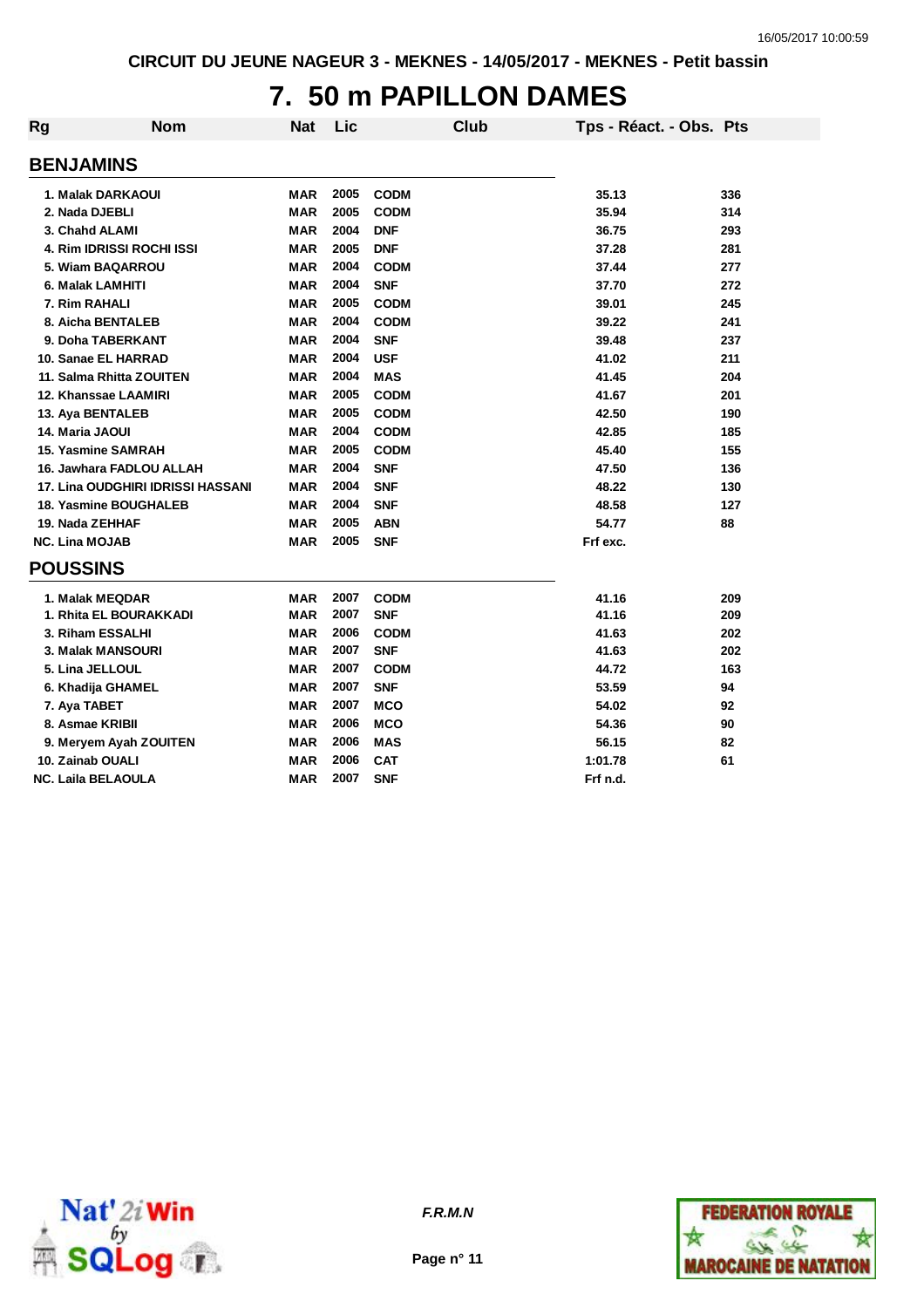## **8. 50 m PAPILLON MESSIEURS**

| Rg | <b>Nom</b>                          | Nat        | Lic  |               | Club | Tps - Réact. - Obs. Pts |     |
|----|-------------------------------------|------------|------|---------------|------|-------------------------|-----|
|    | <b>BENJAMINS</b>                    |            |      |               |      |                         |     |
|    | 1. Karim JENNANE                    | <b>MAR</b> | 2004 | <b>CODM</b>   |      | 30.38                   | 402 |
|    | 2. Ismail DEQQAOUI                  | <b>MAR</b> | 2005 | <b>USF</b>    |      | 33.55                   | 298 |
|    | 3. Yassine SBAITI                   | <b>MAR</b> | 2005 | <b>CODM</b>   |      | 34.80                   | 267 |
|    | 3. Mohammed MOUISSE                 | <b>MAR</b> | 2004 | <b>USF</b>    |      | 34.80                   | 267 |
|    | 5. Nouh ZAROUKI                     | <b>MAR</b> | 2005 | <b>UNO</b>    |      | 36.33                   | 235 |
|    | 5. Younes BANANA                    | <b>MAR</b> | 2004 | <b>CODM</b>   |      | 36.33                   | 235 |
|    | 7. Adam SIFI                        | <b>MAR</b> | 2004 | <b>CODM</b>   |      | 37.78                   | 209 |
|    | 8. Salmane DKHISSI                  | <b>MAR</b> | 2004 | <b>USF</b>    |      | 38.94                   | 191 |
|    | 9. Hatim CHEHIBA                    | <b>MAR</b> | 2005 | <b>CODM</b>   |      | 39.93                   | 177 |
|    | 10. Saad ALEM                       | <b>MAR</b> | 2004 | <b>MAS</b>    |      | 41.75                   | 155 |
|    | 11. Ayoub SAKHI                     | MAR        | 2005 | <b>MCO</b>    |      | 42.29                   | 149 |
|    | 12. Youssef KHRISS                  | MAR        | 2005 | <b>CODM</b>   |      | 42.74                   | 144 |
|    | 13. Ilyas CHEKKORI                  | MAR        | 2004 | <b>SNF</b>    |      | 44.25                   | 130 |
|    | <b>14. Walid CHEBAT</b>             | <b>MAR</b> | 2005 | <b>SNF</b>    |      | 46.23                   | 114 |
|    | 15. Adam RERHAIB                    | <b>MAR</b> | 2004 | <b>CODM</b>   |      | 46.93                   | 109 |
|    | 16. Yassine RAMDANI                 | MAR        | 2005 | <b>MCO</b>    |      | 48.23                   | 100 |
|    | 17. Aymane NASSIRI                  | <b>MAR</b> | 2004 | <b>UNO</b>    |      | 49.48                   | 93  |
|    | 18. Mohammed MOUSSA                 | MAR        | 2005 | <b>MCO EN</b> |      | 50.37                   | 88  |
|    | 19. Adam ELAMINE                    | <b>MAR</b> | 2005 | <b>CODM</b>   |      | 52.50                   | 78  |
|    | 20. Fadi BECHARI                    | <b>MAR</b> | 2005 | A.C.N.T       |      | 58.67                   | 55  |
|    | <b>NC. Ahmed Amine EL BINANI</b>    | <b>MAR</b> | 2005 | <b>SNF</b>    |      | Frf n.d.                |     |
|    | <b>NC. Othmane IRZI</b>             | MAR        | 2005 | <b>SNF</b>    |      | Frf n.d.                |     |
|    | <b>NC. Mohamed ATTAOUI</b>          | <b>MAR</b> | 2005 | <b>CODM</b>   |      | Dsq NI                  | 0   |
|    | <b>POUSSINS</b>                     |            |      |               |      |                         |     |
|    |                                     |            |      |               |      |                         |     |
|    | 1. Souhaib EL MOUSSAMI              | MAR        | 2006 | <b>CODM</b>   |      | 34.06                   | 285 |
|    | 2. Ziyad TIJARI                     | <b>MAR</b> | 2006 | <b>CODM</b>   |      | 34.83                   | 267 |
|    | 3. Nizar SALMI                      | <b>MAR</b> | 2006 | <b>CODM</b>   |      | 36.43                   | 233 |
|    | 4. Nizar HAOUATI                    | <b>MAR</b> | 2007 | <b>USF</b>    |      | 37.01                   | 222 |
|    | 5. Abdellah HANINI                  | <b>MAR</b> | 2006 | <b>CODM</b>   |      | 39.20                   | 187 |
|    | 6. Rayane ADIANNA                   | <b>MAR</b> | 2007 | <b>SNF</b>    |      | 39.27                   | 186 |
|    | 7. Ayman LAMFEDEL                   | MAR        | 2007 | <b>CODM</b>   |      | 39.77                   | 179 |
|    | 8. Hamza AINOUSS                    | <b>MAR</b> | 2006 | <b>CODM</b>   |      | 40.38                   | 171 |
|    | 9. Ziad MAHRACH                     | MAR        | 2006 | <b>USF</b>    |      | 41.29                   | 160 |
|    | 10. Ali BENCHEKROUN                 | MAR        | 2006 | <b>USF</b>    |      | 41.89                   | 153 |
|    | 11. Salaheddine KOJMANE             | MAR        | 2006 | <b>CODM</b>   |      | 44.18                   | 130 |
|    | 12. Omar EL MARKHI                  | MAR        | 2006 | <b>USF</b>    |      | 44.41                   | 128 |
|    | 13. Yahya FATEINE                   | MAR        | 2007 | <b>SNF</b>    |      | 44.95                   | 124 |
|    | 14. Rayane AMALI                    | MAR        | 2006 | <b>CODM</b>   |      | 45.53                   | 119 |
|    | 15. Abderrahim MRHAILAF             | MAR        | 2007 | <b>CODM</b>   |      | 46.47                   | 112 |
|    | 16. Adam Othmane HAMDAOUI           | MAR        | 2006 | <b>MCO</b>    |      | 46.72                   | 110 |
|    | 17. Mohamed Rayane BOUASSAL         | MAR        | 2007 | <b>CODM</b>   |      | 47.53                   | 105 |
|    | 18. Mohamed Sami MIRI               | MAR        | 2007 | <b>UNO</b>    |      | 47.69                   | 104 |
|    | 19. Abdelali RAMDANI                | MAR        | 2006 | <b>MCO</b>    |      | 47.94                   | 102 |
|    | 20. Omar HIDAF                      | MAR        | 2006 | <b>CODM</b>   |      | 48.52                   | 98  |
|    | 21. Loqmane FASSI FIHRI             | MAR        | 2006 | MAS           |      | 50.63                   | 86  |
|    | 22. Houssam KHAZZAN                 | MAR        | 2007 | <b>CODM</b>   |      | 56.27                   | 63  |
|    | 23. Rayan EL HILALI                 | MAR        | 2007 | <b>SNF</b>    |      | 59.41                   | 53  |
|    | 24. Mohamed Alae BEN HAMOU          | MAR        | 2006 | A.C.N.T       |      | 1:01.79                 | 47  |
|    | <b>NC. Mohammed Yassine REMMANE</b> | MAR        | 2007 | <b>UNO</b>    |      | Dsq FD                  | 0   |
|    | NC. Mohamed Ali LAZRAK              | MAR        | 2006 | ABN           |      | Dsq NI                  | 0   |



*F.R.M.N*

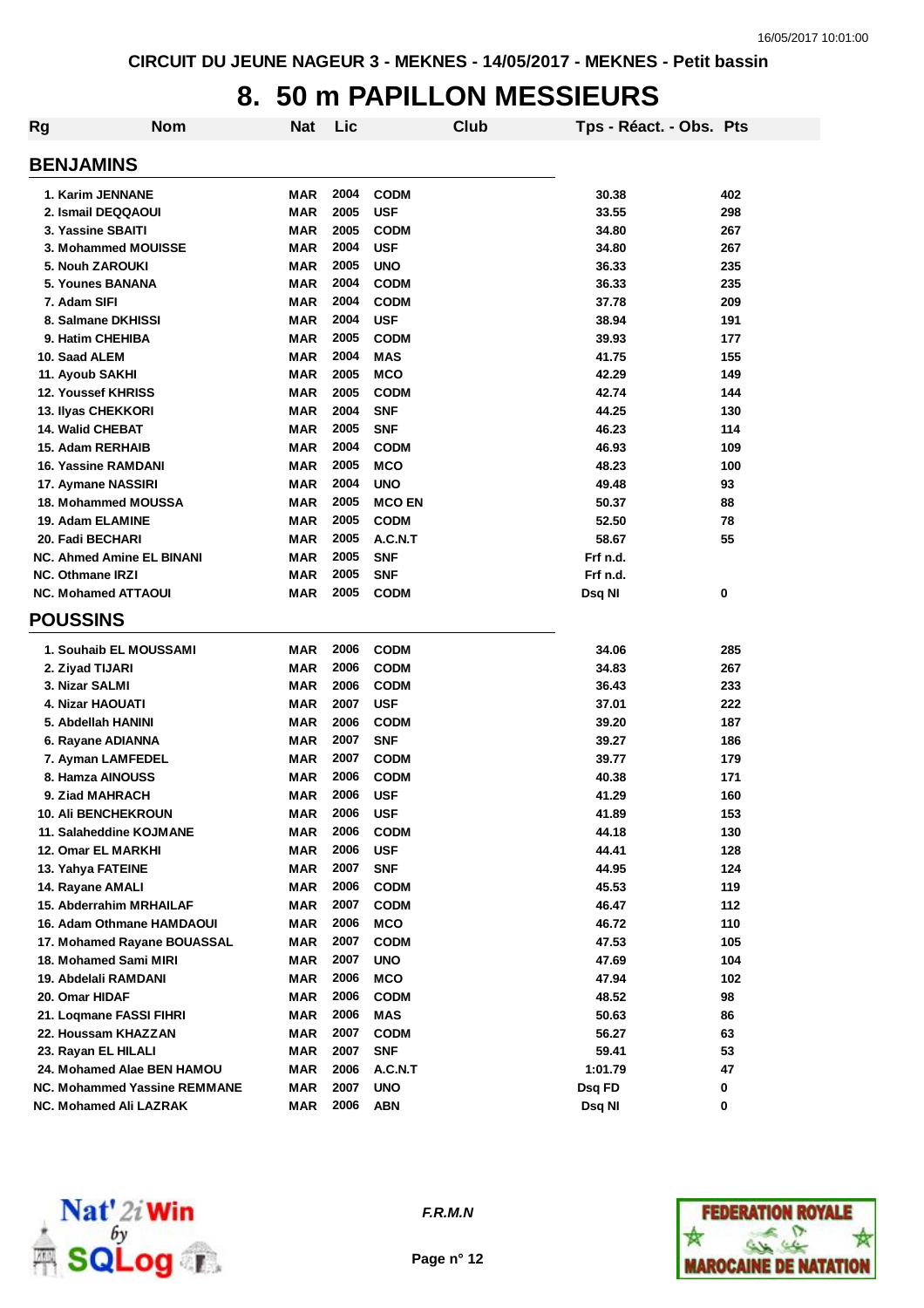# **9. 400 m NAGE LIBRE DAMES**

| Rg                       | <b>Nom</b> | <b>Nat</b> | <b>Lic</b> |             | Club | Tps - Réact. - Obs. Pts |     |
|--------------------------|------------|------------|------------|-------------|------|-------------------------|-----|
| <b>BENJAMINS</b>         |            |            |            |             |      |                         |     |
| 1. Maroua LAISSAOUI      |            | MAR        | 2004       | <b>CODM</b> |      | 5:08.98                 | 459 |
| 2. Basma KADI            |            | <b>MAR</b> | 2004       | <b>CODM</b> |      | 5:18.09                 | 420 |
| 3. Fatima Zahra LAKTATI  |            | MAR        | 2004       | MAS         |      | 5:27.63                 | 385 |
| 4. Meryem AIT BENALI     |            | <b>MAR</b> | 2004       | <b>CODM</b> |      | 5:29.70                 | 377 |
| 5. Maria JAOUI           |            | MAR        | 2004       | <b>CODM</b> |      | 6:03.40                 | 282 |
| 6. Salma Rhitta ZOUITEN  |            | MAR        | 2004       | <b>MAS</b>  |      | 6:37.34                 | 215 |
| <b>NC. Zineb MIMOUNI</b> |            | <b>MAR</b> | 2004       | <b>UNO</b>  |      | Frf exc.                |     |



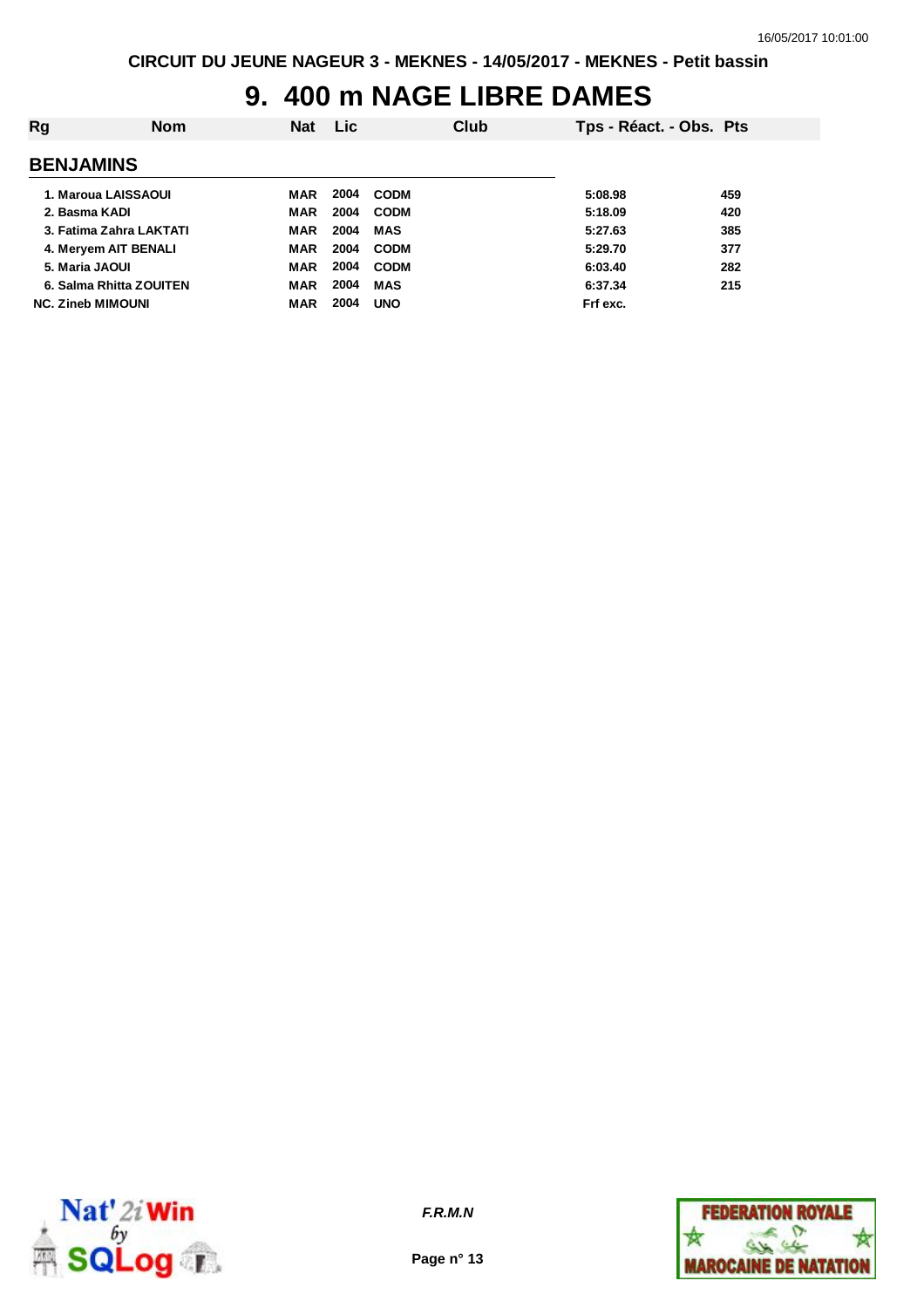# **10. 200 m NAGE LIBRE DAMES**

| Rg | <b>Nom</b>               | <b>Nat</b> | <b>Lic</b> |             | Club | Tps - Réact. - Obs. Pts |     |
|----|--------------------------|------------|------------|-------------|------|-------------------------|-----|
|    | <b>POUSSINS</b>          |            |            |             |      |                         |     |
|    | 1. Rania BROUSS          | MAR        | 2007       | <b>CODM</b> |      | 2:44.70                 | 322 |
|    | 2. Marwa SMOUNI          | MAR        | 2007       | <b>CODM</b> |      | 2:44.91                 | 321 |
|    | <b>3. Abir MAHSSOUNE</b> | <b>MAR</b> | 2006       | <b>CODM</b> |      | 2:49.29                 | 297 |
|    | 4. Ghita JENNANE         | <b>MAR</b> | 2006       | <b>CODM</b> |      | 2:58.38                 | 254 |
|    | 5. Lina BENMOUSSA        | <b>MAR</b> | 2006       | <b>CODM</b> |      | 3:17.11                 | 188 |
|    | 6. Youmna LAISSAOUI      | <b>MAR</b> | 2007       | <b>CODM</b> |      | 3:19.06                 | 182 |
|    | 7. Lina JELLOUL          | <b>MAR</b> | 2007       | <b>CODM</b> |      | 3:22.91                 | 172 |
|    | 8. Asmae KRIBII          | <b>MAR</b> | 2006       | <b>MCO</b>  |      | 3:25.40                 | 166 |
|    |                          |            |            |             |      |                         |     |



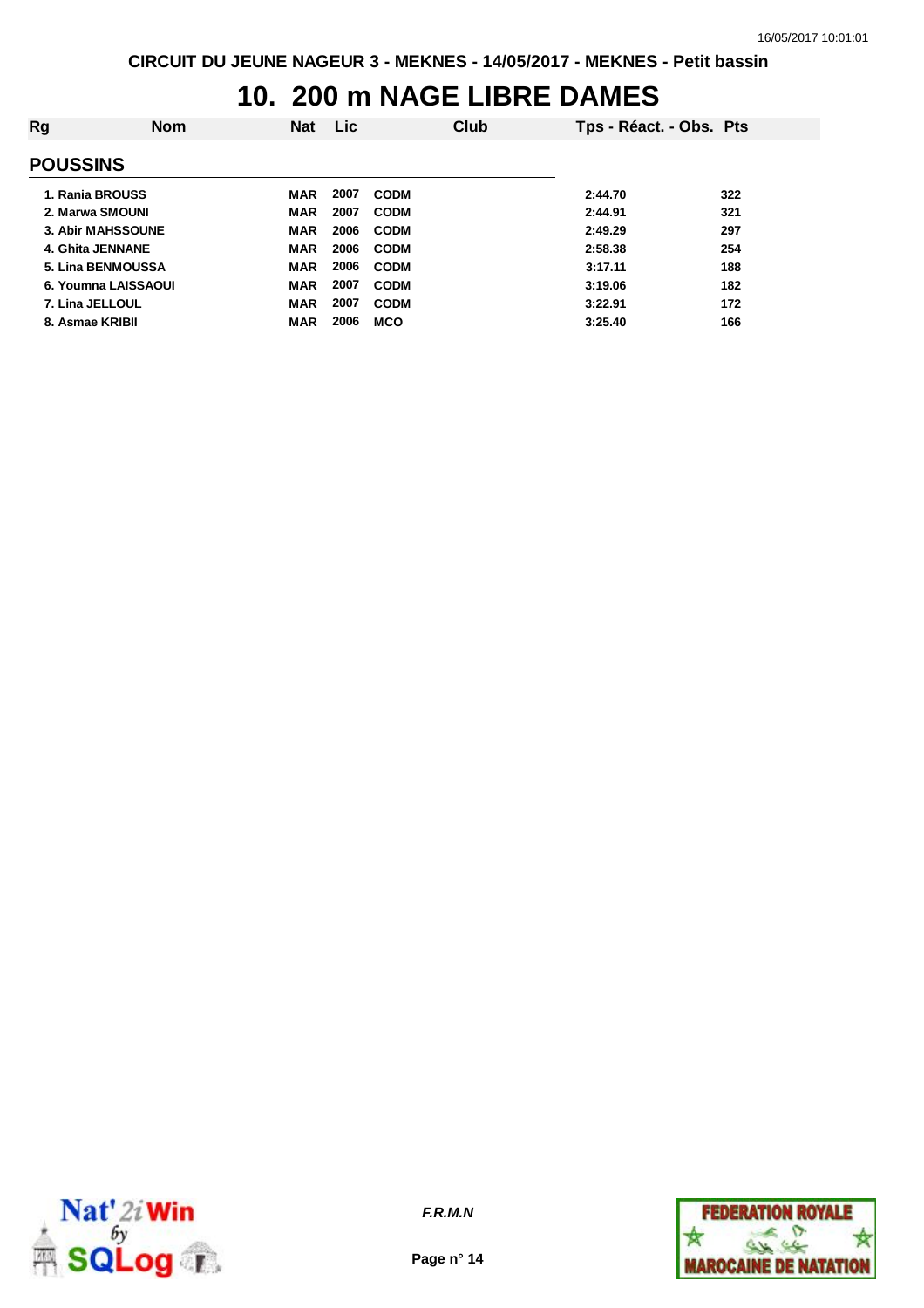#### **11. 100 m NAGE LIBRE MESSIEURS**

| Rg | <b>Nom</b>                       | <b>Nat</b> | Lic  | Club          | Tps - Réact. - Obs. Pts |     |
|----|----------------------------------|------------|------|---------------|-------------------------|-----|
|    | <b>BENJAMINS</b>                 |            |      |               |                         |     |
|    | 1. Salim FRIKECH                 | MAR        | 2004 | <b>CODM</b>   | 58.97                   | 503 |
|    | 2. Karim JENNANE                 | <b>MAR</b> | 2004 | <b>CODM</b>   | 1:01.76                 | 438 |
|    | 3. Anas BOUHAMIDI ALAOUI         | MAR        | 2004 | <b>CODM</b>   | 1:05.50                 | 367 |
|    | 4. Mohammed MOUISSE              | <b>MAR</b> | 2004 | <b>USF</b>    | 1:06.20                 | 355 |
|    | 5. Walid RHLIL                   | <b>MAR</b> | 2004 | <b>CODM</b>   | 1:06.58                 | 349 |
|    | <b>6. Youssef IDRISSI</b>        | <b>MAR</b> | 2005 | <b>CODM</b>   | 1:07.20                 | 340 |
|    | 6. Ismail DEQQAOUI               | <b>MAR</b> | 2005 | <b>USF</b>    | 1:07.20                 | 340 |
|    | 8. Ali SAADOUN                   | <b>MAR</b> | 2005 | <b>CODM</b>   | 1:08.23                 | 325 |
|    | 9. Abdellah ESSONNI              | <b>MAR</b> | 2004 | <b>CODM</b>   | 1:08.44                 | 322 |
|    | 10. Soufiane AZFAR               | <b>MAR</b> | 2004 | <b>USF</b>    | 1:09.60                 | 306 |
|    | 11. Saad YASSIRI                 | <b>MAR</b> | 2005 | <b>USF</b>    | 1:09.95                 | 301 |
|    | <b>12. Younes BANANA</b>         | <b>MAR</b> | 2004 | <b>CODM</b>   | 1:10.55                 | 294 |
|    | 13. Salmane DKHISSI              | <b>MAR</b> | 2004 | <b>USF</b>    | 1:11.93                 | 277 |
|    | <b>14. Amine BAHMANE</b>         | <b>MAR</b> | 2004 | <b>CODM</b>   | 1:12.20                 | 274 |
|    | 15. Ahmed Yassine SAIDI          | <b>MAR</b> | 2004 | <b>UNO</b>    | 1:12.59                 | 269 |
|    | 16. Yassine SBAITI               | <b>MAR</b> | 2005 | <b>CODM</b>   | 1:12.70                 | 268 |
|    | <b>17. Nouh ZAROUKI</b>          | <b>MAR</b> | 2005 | <b>UNO</b>    | 1:13.89                 | 255 |
|    | <b>18. Amir NAMIRI</b>           | <b>MAR</b> | 2004 | <b>CODM</b>   | 1:14.40                 | 250 |
|    | <b>19. Hatim CHEHIBA</b>         | <b>MAR</b> | 2005 | <b>CODM</b>   | 1:16.37                 | 231 |
|    | 20. Wail JEDOUANI                | <b>MAR</b> | 2004 | <b>CODM</b>   | 1:16.53                 | 230 |
|    | 21. Othmane BABA                 | <b>MAR</b> | 2005 | <b>CODM</b>   | 1:16.85                 | 227 |
|    | 22. Adam SIFI                    | <b>MAR</b> | 2004 | <b>CODM</b>   | 1:17.20                 | 224 |
|    | 23. Mohamed BOUSSIBTI            | <b>MAR</b> | 2004 | <b>CODM</b>   | 1:18.25                 | 215 |
|    | 24. Yasser OUARIACH              | <b>MAR</b> | 2005 | U.S.O         | 1:20.76                 | 196 |
|    | 25. Mohamed Salah Eddine RAHHOU  | MAR        | 2005 | <b>UNO</b>    | 1:21.98                 | 187 |
|    | 26. Mohammed MERIZAK             | MAR        | 2004 | <b>CODM</b>   | 1:22.22                 | 185 |
|    | 27. Ilyas CHEKKORI               | MAR        | 2004 | <b>SNF</b>    | 1:22.77                 | 182 |
|    | <b>28. Mohamed ATTAOUI</b>       | MAR        | 2005 | <b>CODM</b>   | 1:24.06                 | 173 |
|    | 29. Anass BOUABDELLAOUI          | MAR        | 2004 | <b>MCO</b>    | 1:24.14                 | 173 |
|    | 30. Saber KARBAB                 | MAR        | 2004 | <b>MCO</b>    | 1:24.26                 | 172 |
|    | 31. Mohammed Yassine RHALOUSSI   | MAR        | 2005 | U.S.O         | 1:24.41                 | 171 |
|    | 32. Marouane BOALLAL             | MAR        | 2005 | <b>CODM</b>   | 1:24.64                 | 170 |
|    | 33. Walid CHEBAT                 | MAR        | 2005 | <b>SNF</b>    | 1:26.41                 | 160 |
|    | <b>34. Youssef KHRISS</b>        | <b>MAR</b> | 2005 | <b>CODM</b>   | 1:27.84                 | 152 |
|    | 35. Adam LEZREK                  | MAR        | 2005 | <b>CODM</b>   | 1:28.91                 | 146 |
|    | 36. Othmane BEKKAL               | MAR        | 2004 | <b>MCO EN</b> | 1:29.38                 | 144 |
|    | 37. Amr BENLAMINE                | MAR        | 2004 | <b>CODM</b>   | 1:29.73                 | 142 |
|    | <b>38. Marwane FAHFOUHI</b>      | MAR        | 2005 | <b>SNF</b>    | 1:31.18                 | 136 |
|    | <b>38. Ali TOUIJAR</b>           | <b>MAR</b> | 2005 | <b>SNF</b>    | 1:31.18                 | 136 |
|    | 40. Adam ELAMINE                 | MAR        | 2005 | <b>CODM</b>   | 1:31.84                 | 133 |
|    | 41. Haitam AIT LAAROUSSI         | MAR        | 2005 | <b>CODM</b>   | 1:36.00                 | 116 |
|    | 42. Adham Salah CHERRAK          | MAR        | 2005 | <b>MCO</b>    | 1:39.20                 | 105 |
|    | 43. Chadi HAMDANE                | MAR        | 2004 | <b>CODM</b>   | 1:41.04                 | 100 |
|    | 44. Mohamed Taha KADDIS          | MAR        | 2005 | <b>CODM</b>   | 1:41.30                 | 99  |
|    | 45. Ayoub RAHMANI                | MAR        | 2005 | <b>MCO EN</b> | 1:46.79                 | 84  |
|    | 46. Fadi BECHARI                 | <b>MAR</b> | 2005 | A.C.N.T       | 1:47.55                 | 82  |
|    | 47. Walid LAMJOUN                | MAR        | 2005 | <b>MCO</b>    | 1:48.09                 | 81  |
|    | <b>NC. Youssef ABOUZAID</b>      | MAR        | 2004 | <b>CODM</b>   | Frf n.d.                |     |
|    | <b>NC. Ahmed Amine EL BINANI</b> | MAR        | 2005 | <b>SNF</b>    | Frf n.d.                |     |
|    | NC. Othmane IRZI                 | MAR        | 2005 | SNF           | Frf n.d.                |     |
|    | <b>NC. Chadi MEKNASSI</b>        | MAR        | 2005 | SNF           | Frf n.d.                |     |
|    | <b>NC. Yassir MEKOUAR</b>        | MAR        | 2004 | SNF           | Frf n.d.                |     |
|    | <b>NC. Ismail ZAHRAOUI</b>       | MAR        | 2004 | <b>SNF</b>    | Frf n.d.                |     |



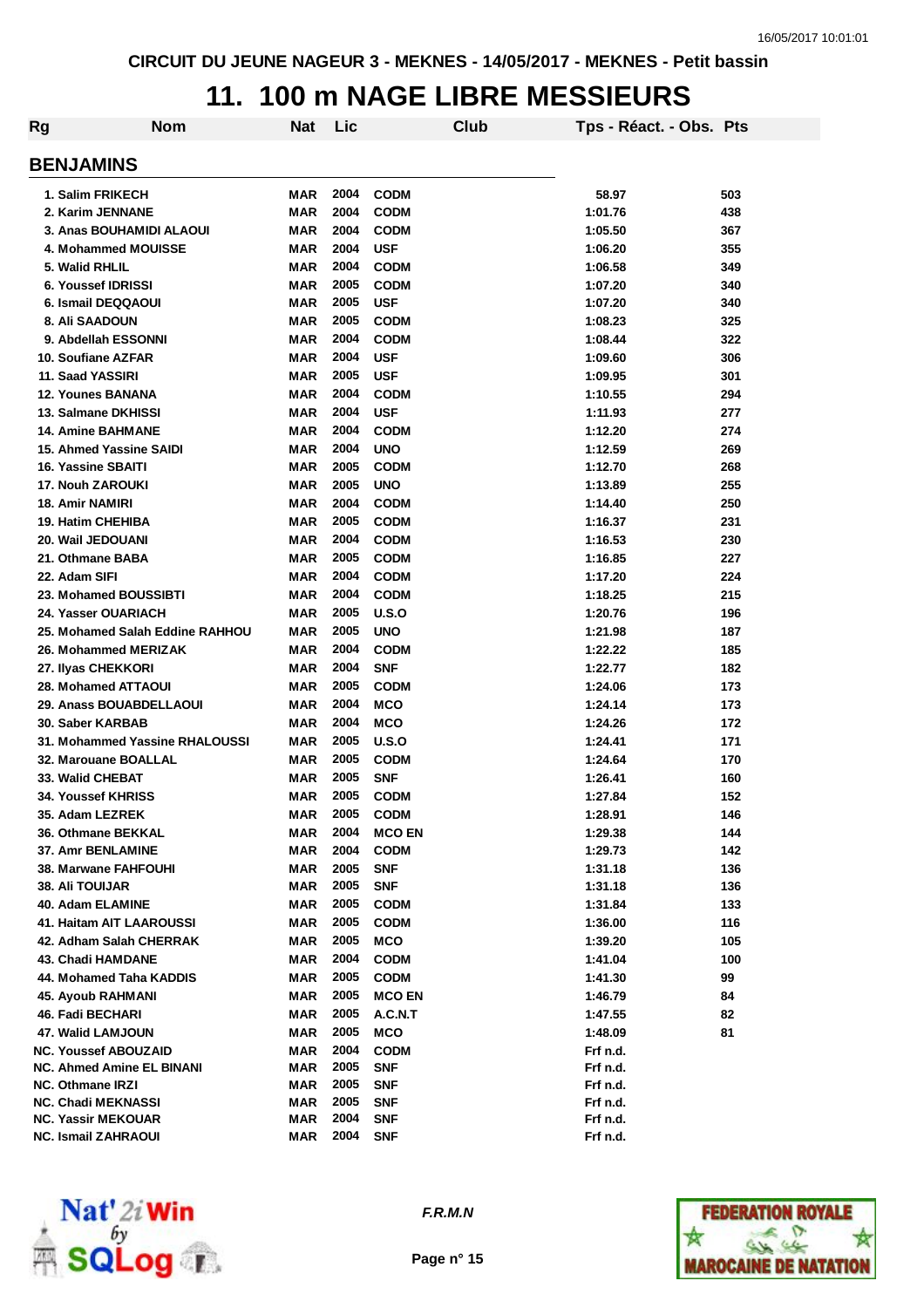### **12. 100 m NAGE LIBRE DAMES**

| Rg | <b>Nom</b>                        | Nat        | Lic  |             | <b>Club</b> | Tps - Réact. - Obs. Pts |     |
|----|-----------------------------------|------------|------|-------------|-------------|-------------------------|-----|
|    | <b>BENJAMINS</b>                  |            |      |             |             |                         |     |
|    | 1. Basma KADI                     | <b>MAR</b> | 2004 | <b>CODM</b> |             | 1:06.95                 | 470 |
|    | 2. Maroua LAISSAOUI               | <b>MAR</b> | 2004 | <b>CODM</b> |             | 1:07.80                 | 453 |
|    | 3. Malak DARKAOUI                 | <b>MAR</b> | 2005 | <b>CODM</b> |             | 1:09.75                 | 416 |
|    | 4. Meryem AIT BENALI              | <b>MAR</b> | 2004 | <b>CODM</b> |             | 1:10.26                 | 407 |
|    | 5. Malak LAMHITI                  | <b>MAR</b> | 2004 | <b>SNF</b>  |             | 1:12.04                 | 377 |
|    | 6. Wiam BAQARROU                  | <b>MAR</b> | 2004 | <b>CODM</b> |             | 1:12.71                 | 367 |
|    | 6. Rim RAHALI                     | <b>MAR</b> | 2005 | <b>CODM</b> |             | 1:12.71                 | 367 |
|    | 8. Dina TOUZANI                   | <b>MAR</b> | 2005 | <b>CODM</b> |             | 1:13.80                 | 351 |
|    | 9. Chahd ALAMI                    | <b>MAR</b> | 2004 | <b>DNF</b>  |             | 1:14.41                 | 342 |
|    | 10. Aya OUFRID                    | <b>MAR</b> | 2005 | <b>CODM</b> |             | 1:15.48                 | 328 |
|    | 11. Khanssae LAAMIRI              | <b>MAR</b> | 2005 | <b>CODM</b> |             | 1:16.16                 | 319 |
|    | <b>12. Lina TOUZANI</b>           | <b>MAR</b> | 2005 | <b>CODM</b> |             | 1:16.22                 | 318 |
|    | <b>13. Aicha BENTALEB</b>         | <b>MAR</b> | 2004 | <b>CODM</b> |             | 1:16.25                 | 318 |
|    | <b>14. Doha TABERKANT</b>         | <b>MAR</b> | 2004 | <b>SNF</b>  |             | 1:16.79                 | 311 |
|    | <b>15. Rim IDRISSI ROCHI ISSI</b> | <b>MAR</b> | 2005 | <b>DNF</b>  |             | 1:17.08                 | 308 |
|    | 16. Sofia SAIDI                   | <b>MAR</b> | 2005 | <b>SNF</b>  |             | 1:19.29                 | 283 |
|    | 17. Aya BENTALEB                  | <b>MAR</b> | 2005 | <b>CODM</b> |             | 1:20.31                 | 272 |
|    | 18. Aya AMEZIANE EL HASSANI       | <b>MAR</b> | 2004 | <b>CODM</b> |             | 1:20.53                 | 270 |
|    | 19. Maria JAOUI                   | <b>MAR</b> | 2004 | <b>CODM</b> |             | 1:20.69                 | 268 |
|    | 20. Lina OUDGHIRI IDRISSI HASSANI | <b>MAR</b> | 2004 | <b>SNF</b>  |             | 1:22.44                 | 252 |
|    | 21. Basmala HAJOUI                | <b>MAR</b> | 2004 | <b>MCO</b>  |             | 1:22.53                 | 251 |
|    | 22. Yasmine SAMRAH                | <b>MAR</b> | 2005 | <b>CODM</b> |             | 1:22.60                 | 250 |
|    | 23. Basma BROUSS                  | <b>MAR</b> | 2005 | <b>CODM</b> |             | 1:25.02                 | 229 |
|    | 24. Yasmine BOUGHALEB             | <b>MAR</b> | 2004 | <b>SNF</b>  |             | 1:25.66                 | 224 |
|    | 25. Sanae EL HARRAD               | <b>MAR</b> | 2004 | <b>USF</b>  |             | 1:25.86                 | 223 |
|    | 26. Jawhara FADLOU ALLAH          | <b>MAR</b> | 2004 | <b>SNF</b>  |             | 1:26.85                 | 215 |
|    | 27. Marwa MHAMMEDI ALAOUI         | <b>MAR</b> | 2005 | <b>DNF</b>  |             | 1:28.44                 | 204 |
|    | 28. Lina BECHARI                  | <b>MAR</b> | 2004 | A.C.N.T     |             | 1:32.34                 | 179 |
|    | 29. Marwa AMRAOUI                 | <b>MAR</b> | 2005 | <b>MCO</b>  |             | 1:34.94                 | 164 |
|    | 30. Hiba MAAZOUZI                 | <b>MAR</b> | 2005 | U.S.O       |             | 1:36.16                 | 158 |
|    | 31. Hiba BENZINEB                 | <b>MAR</b> | 2004 | <b>SNF</b>  |             | 1:37.85                 | 150 |
|    | 32. Hiba CARI                     | <b>MAR</b> | 2004 | <b>SNF</b>  |             | 1:40.88                 | 137 |
|    | 33. Ouisame TOUZANI               | <b>MAR</b> | 2004 | <b>SNF</b>  |             | 1:42.22                 | 132 |
|    | <b>NC. Zineb MIMOUNI</b>          | <b>MAR</b> | 2004 | <b>UNO</b>  |             | Frf exc.                |     |
|    | <b>NC. Malak GHAMEL</b>           | <b>MAR</b> | 2005 | <b>SNF</b>  |             | Frf exc.                |     |
|    | NC. Lina MOJAB                    | <b>MAR</b> | 2005 | <b>SNF</b>  |             | Frf exc.                |     |



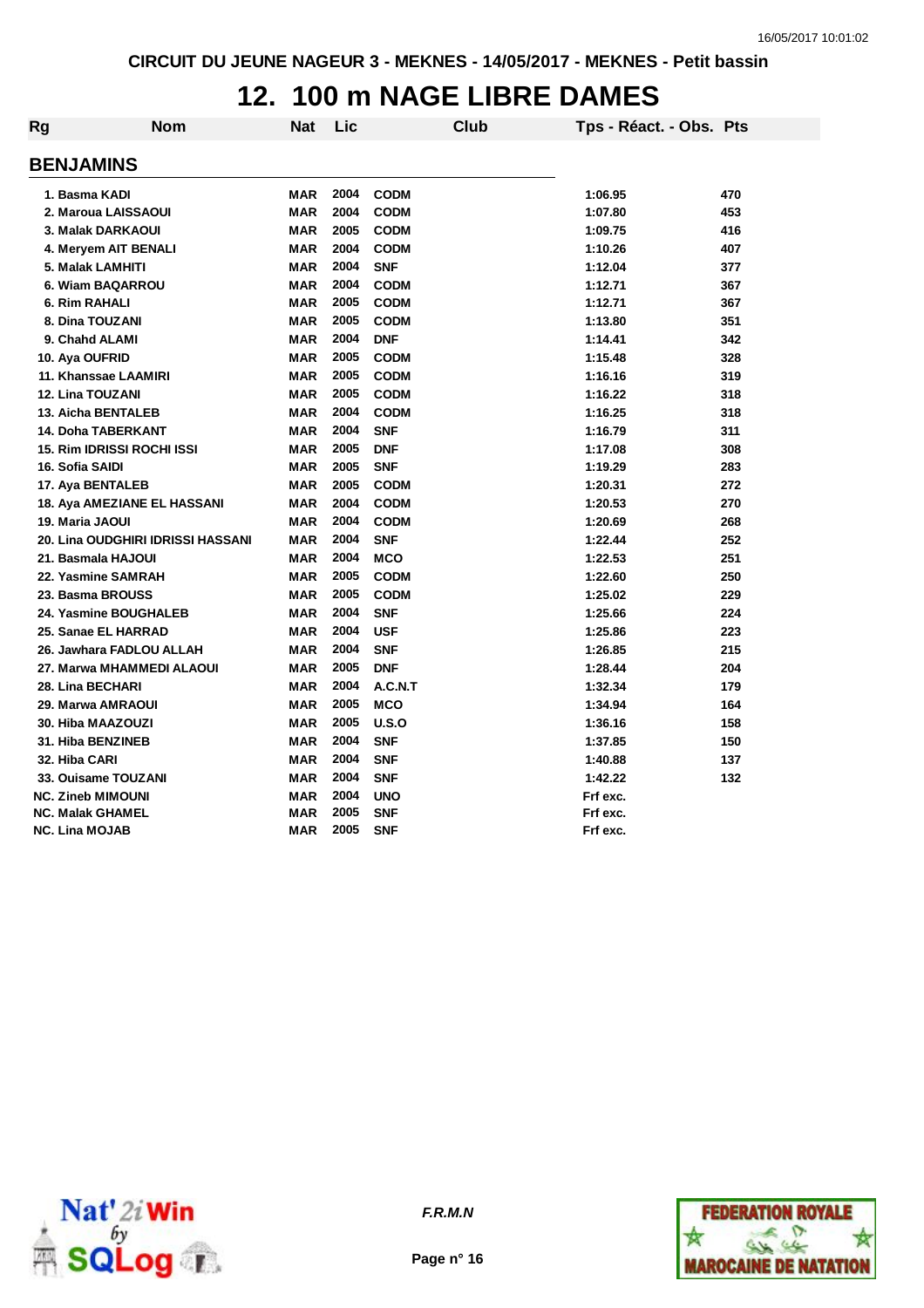## **13. 50 m NAGE LIBRE MESSIEURS**

| Rg                               | <b>Nom</b> | <b>Nat</b> | Lic  |               | Club | Tps - Réact. - Obs. Pts |     |
|----------------------------------|------------|------------|------|---------------|------|-------------------------|-----|
| <b>POUSSINS</b>                  |            |            |      |               |      |                         |     |
| 1. Souhaib EL MOUSSAMI           |            | MAR        | 2006 | <b>CODM</b>   |      | 30.72                   | 315 |
| 2. Amine RACHEK                  |            | MAR        | 2006 | <b>CODM</b>   |      | 32.23                   | 273 |
| 3. Nizar SALMI                   |            | <b>MAR</b> | 2006 | <b>CODM</b>   |      | 32.96                   | 255 |
| 4. Adam LAMHITI                  |            | <b>MAR</b> | 2006 | <b>SNF</b>    |      | 33.55                   | 242 |
| 5. Mohammed Tayeb GHALLAB        |            | <b>MAR</b> | 2006 | <b>SNF</b>    |      | 33.97                   | 233 |
| 6. Ziad MAHRACH                  |            | <b>MAR</b> | 2006 | <b>USF</b>    |      | 34.09                   | 230 |
| 7. Rayane ADIANNA                |            | <b>MAR</b> | 2007 | <b>SNF</b>    |      | 34.18                   | 229 |
| 8. Salaheddine KOJMANE           |            | <b>MAR</b> | 2006 | <b>CODM</b>   |      | 34.59                   | 221 |
| 9. Karim BOUGHALEB               |            | <b>MAR</b> | 2006 | <b>SNF</b>    |      | 34.87                   | 215 |
| 10. Adam Othmane HAMDAOUI        |            | <b>MAR</b> | 2006 | <b>MCO</b>    |      | 34.88                   | 215 |
| <b>11. Ahmed BENNANI</b>         |            | <b>MAR</b> | 2006 | <b>CODM</b>   |      | 35.03                   | 212 |
| <b>12. Ahmed LAISSAOUI</b>       |            | <b>MAR</b> | 2007 | <b>CODM</b>   |      | 35.52                   | 204 |
| <b>13. Ali BENCHEKROUN</b>       |            | <b>MAR</b> | 2006 | <b>USF</b>    |      | 36.06                   | 195 |
| 14. Ayman LAMFEDEL               |            | <b>MAR</b> | 2007 | <b>CODM</b>   |      | 36.27                   | 191 |
| 15. Ahmed SAKHI                  |            | <b>MAR</b> | 2006 | <b>MCO</b>    |      | 37.05                   | 179 |
| 16. Rayane AMALI                 |            | <b>MAR</b> | 2006 | <b>CODM</b>   |      | 37.47                   | 173 |
| 16. Mohammed MANSOURI            |            | MAR        | 2006 | <b>SNF</b>    |      | 37.47                   | 173 |
| 18. Ayoub LAMHITI                |            | MAR        | 2006 | <b>SNF</b>    |      | 37.93                   | 167 |
| 19. Haytam BOUHACHEM             |            | MAR        | 2007 | <b>CODM</b>   |      | 38.27                   | 163 |
| <b>19. Omar EL MARKHI</b>        |            | <b>MAR</b> | 2006 | <b>USF</b>    |      | 38.27                   | 163 |
| 21. Marwane EL HAOUAT            |            | MAR        | 2006 | <b>SNF</b>    |      | 38.41                   | 161 |
| 22. Mohamed Sami MIRI            |            | <b>MAR</b> | 2007 | <b>UNO</b>    |      | 38.47                   | 160 |
| 23. Najib KHATTABI               |            | <b>MAR</b> | 2007 | <b>SNF</b>    |      | 38.88                   | 155 |
| 24. Anas FAHFOUHI                |            | <b>MAR</b> | 2007 | <b>SNF</b>    |      | 39.08                   | 153 |
| 25. Abdelilah NAJAH              |            | <b>MAR</b> | 2007 | U.S.O         |      | 39.57                   | 147 |
| 26. Youssef ZAKRI                |            | <b>MAR</b> | 2006 | <b>USF</b>    |      | 39.63                   | 146 |
| 27. Loqmane FASSI FIHRI          |            | MAR        | 2006 | MAS           |      | 39.72                   | 145 |
| 28. Ilyasse ZAID                 |            | <b>MAR</b> | 2006 | <b>MCO EN</b> |      | 39.91                   | 143 |
| 29. Rayane ISMAILI               |            | <b>MAR</b> | 2006 | <b>CODM</b>   |      | 39.99                   | 143 |
| 30. Mohammed Yassine REMMANE     |            | <b>MAR</b> | 2007 | <b>UNO</b>    |      | 40.02                   | 142 |
| 31. Nasrallah BELHADRI           |            | <b>MAR</b> | 2006 | <b>UNO</b>    |      | 41.53                   | 127 |
| 32. Mehdi OUMOKHTAR              |            | <b>MAR</b> | 2007 | <b>UNO</b>    |      | 41.75                   | 125 |
| 33. Mohamed Marouane RAFIK       |            | MAR        | 2007 | <b>CODM</b>   |      | 42.29                   | 120 |
| <b>34. Mohamed Amine GUETTAB</b> |            | MAR        | 2006 | <b>SNF</b>    |      | 43.05                   | 114 |
| 35. Othmane DOUZI                |            | MAR        | 2007 | <b>UNO</b>    |      | 44.02                   | 107 |
| 36. Louay SAFI                   |            | MAR        | 2007 | <b>CODM</b>   |      | 44.36                   | 104 |
| 37. Mohamed Taha BADIS           |            | <b>MAR</b> | 2006 | <b>SNF</b>    |      | 44.66                   | 102 |
| 38. Anass BOURHRARA              |            | MAR        | 2006 | <b>UNO</b>    |      | 44.75                   | 102 |
| 39. Aymane MOKHTARI              |            | MAR        | 2007 | <b>UNO</b>    |      | 44.98                   | 100 |
| 40. El Mehdi KADIRI              |            | MAR        | 2006 | <b>MCO EN</b> |      | 45.20                   | 99  |
| 41. Mohamed Alae BEN HAMOU       |            | MAR        | 2006 | A.C.N.T       |      | 45.88                   | 94  |
| 42. Alae Eddine BENCHAOU         |            | MAR        | 2007 | U.S.O         |      | 46.08                   | 93  |
| <b>43. Ali BOULAYOUNE</b>        |            | MAR        | 2006 | U.S.O         |      | 46.19                   | 92  |
| 44. Mohamed Ali LAZRAK           |            | MAR        | 2006 | ABN           |      | 47.97                   | 82  |
| 45. Rayan EL HILALI              |            | MAR        | 2007 | <b>SNF</b>    |      | 48.52                   | 80  |
| 46. Abdel Karim BEN MOUSSA       |            | MAR        | 2006 | <b>SNF</b>    |      | 51.45                   | 67  |
| 47. Fadel BENHAYOUNE             |            | MAR        | 2007 | <b>CODM</b>   |      | 53.05                   | 61  |
| 48. Mohamed Adam HOUBABI         |            | MAR        | 2006 | U.S.O         |      | 53.34                   | 60  |
| 49. Anas LAMJOUN                 |            | MAR        | 2007 | <b>MCO</b>    |      | 56.80                   | 49  |
| 50. Omar ZAROUALI                |            | MAR        | 2007 | A.C.N.T       |      | 59.67                   | 43  |
| 51. Mohamed Akram BENNOUR        |            | MAR        | 2007 | <b>CAT</b>    |      | 1:01.23                 | 39  |
| 52. Mohammed Amine AKOUIBAA      |            | MAR        | 2007 | A.C.N.T       |      | 1:03.84                 | 35  |
| <b>NC. Amine CHATER</b>          |            | MAR        | 2007 | U.S.O         |      | Frf exc.                |     |
| NC. Mehdi AMHARREF               |            | MAR        | 2006 | <b>CAT</b>    |      | Frf n.d.                |     |
| <b>NC. Aymane TLEMCANI</b>       |            | MAR        | 2006 | <b>DNF</b>    |      | Abandon                 | 0   |



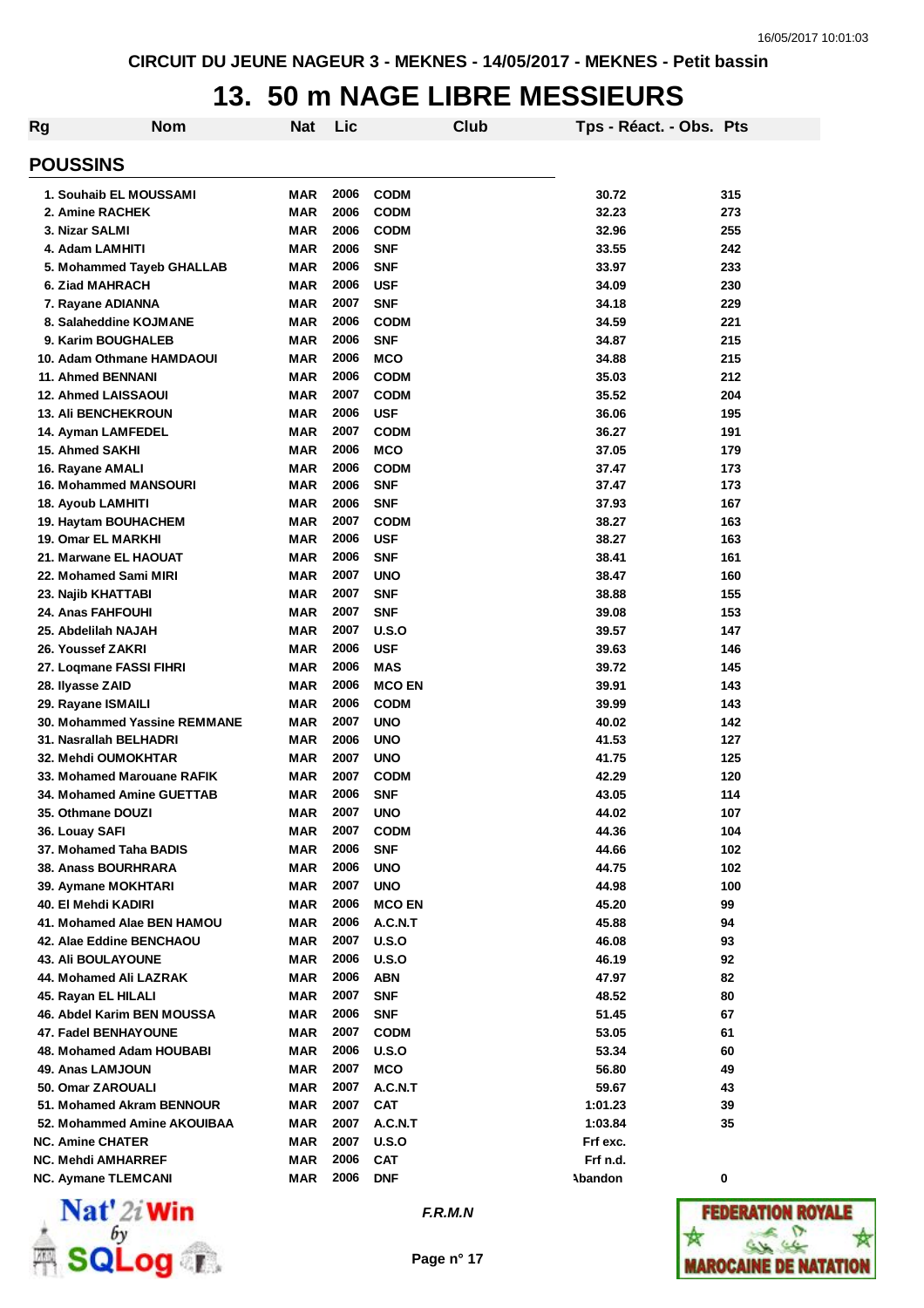## **14. 50 m NAGE LIBRE DAMES**

| Rg | <b>Nom</b>                   | <b>Nat</b> | Lic  |              | Club | Tps - Réact. - Obs. Pts |     |
|----|------------------------------|------------|------|--------------|------|-------------------------|-----|
|    | <b>POUSSINS</b>              |            |      |              |      |                         |     |
|    | 1. Marwa SMOUNI              | <b>MAR</b> | 2007 | <b>CODM</b>  |      | 33.38                   | 359 |
|    | 2. Abir MAHSSOUNE            | <b>MAR</b> | 2006 | <b>CODM</b>  |      | 34.11                   | 336 |
|    | 3. Wissal ELMARDI            | MAR        | 2006 | <b>CODM</b>  |      | 34.92                   | 313 |
|    | 4. Rania BROUSS              | MAR        | 2007 | <b>CODM</b>  |      | 35.15                   | 307 |
|    | 5. Salma KADIRI HASSANI      | MAR        | 2006 | <b>SNF</b>   |      | 35.56                   | 297 |
|    | 6. Malak LAHJOUJI            | <b>MAR</b> | 2006 | <b>CODM</b>  |      | 35.75                   | 292 |
|    | 7. Yassmine LAFDILI          | <b>MAR</b> | 2006 | <b>USF</b>   |      | 36.02                   | 286 |
|    | 8. Rhita EL BOURAKKADI       | <b>MAR</b> | 2007 | <b>SNF</b>   |      | 36.14                   | 283 |
|    | 9. Aya JABRI                 | MAR        | 2006 | <b>CODM</b>  |      | 36.88                   | 266 |
|    | 10. Ghita JENNANE            | MAR        | 2006 | <b>CODM</b>  |      | 37.06                   | 262 |
|    | 11. Lina BENMOUSSA           | <b>MAR</b> | 2006 | <b>CODM</b>  |      | 37.16                   | 260 |
|    | 12. Zineb BOULMAN            | <b>MAR</b> | 2006 | <b>MAS</b>   |      | 37.37                   | 256 |
|    | 13. Salma LAMHITI            | <b>MAR</b> | 2006 | <b>SNF</b>   |      | 37.38                   | 255 |
|    | <b>14. Malak MANSOURI</b>    | <b>MAR</b> | 2007 | <b>SNF</b>   |      | 38.53                   | 233 |
|    | 15. Sara NAAMI               | <b>MAR</b> | 2006 | <b>CODM</b>  |      | 39.19                   | 222 |
|    | 16. Israe EL AMINE           | <b>MAR</b> | 2007 | <b>CODM</b>  |      | 39.56                   | 215 |
|    | 17. Malika EL OUAQOR         | MAR        | 2006 | <b>MAS</b>   |      | 40.06                   | 207 |
|    | 18. Marwa BELRHITI NEJJAR    | MAR        | 2007 | <b>CODM</b>  |      | 40.63                   | 199 |
|    | 19. Aya TABET                | <b>MAR</b> | 2007 | <b>MCO</b>   |      | 41.56                   | 186 |
|    | 20. Lina JELLOUL             | <b>MAR</b> | 2007 | <b>CODM</b>  |      | 41.62                   | 185 |
|    | 21. Fatima Zahra NAJAH       | <b>MAR</b> | 2006 | U.S.O        |      | 41.94                   | 181 |
|    | 22. Nour Elhouda BATEAOUI    | <b>MAR</b> | 2006 | U.S.O        |      | 42.63                   | 172 |
|    | 23. Ikrame NABIL             | <b>MAR</b> | 2007 | <b>SNF</b>   |      | 43.07                   | 167 |
|    | 24. Zainab OUALI             | <b>MAR</b> | 2006 | <b>CAT</b>   |      | 43.28                   | 164 |
|    | 25. Zineb KHALDI HASSANI     | <b>MAR</b> | 2006 | <b>SNF</b>   |      | 43.31                   | 164 |
|    | 26. Khadija GHAMEL           | <b>MAR</b> | 2007 | <b>SNF</b>   |      | 43.72                   | 159 |
|    | 27. Meryem ABOUTNI           | <b>MAR</b> | 2007 | <b>MCO</b>   |      | 43.91                   | 157 |
|    | 28. Aya BEKKARI              | <b>MAR</b> | 2007 | U.S.O        |      | 44.03                   | 156 |
|    | 29. Laila BELAOULA           | <b>MAR</b> | 2007 | <b>SNF</b>   |      | 44.50                   | 151 |
|    | 30. Ghita NAOUI              | <b>MAR</b> | 2007 | <b>SNF</b>   |      | 45.02                   | 146 |
|    | 31. Aya MERZOUK              | <b>MAR</b> | 2007 | <b>MAS</b>   |      | 45.49                   | 142 |
|    | 32. Wissal EL MANSOURI       | <b>MAR</b> | 2006 | <b>ABN</b>   |      | 45.53                   | 141 |
|    | 33. Rania HAJJI              | MAR        | 2006 | <b>ABN</b>   |      | 45.72                   | 139 |
|    | 34. Maysae EL HAYAL          | <b>MAR</b> | 2006 | A.C.N.T      |      | 46.38                   | 133 |
|    | 35. Romayssae BOUHEZZA       | MAR        | 2007 | SNF          |      | 47.32                   | 126 |
|    | 36. Aya ABDELMALIK           | MAR        | 2007 | <b>CODM</b>  |      | 48.05                   | 120 |
|    | 37. Kaouthar RAHHOU          | <b>MAR</b> | 2006 | <b>UNO</b>   |      | 48.33                   | 118 |
|    | 38. Nadia AKDAD              | <b>MAR</b> | 2006 | A.C.N.T      |      | 50.32                   | 104 |
|    | 39. Hafsa STILI              | <b>MAR</b> | 2007 | <b>U.S.O</b> |      | 50.44                   | 104 |
|    | <b>40. Ouiam CHETOUANE</b>   | <b>MAR</b> | 2007 | U.S.O        |      | 51.17                   | 99  |
|    | <b>41. Roa HAMMOUTI</b>      | MAR        | 2007 | <b>CAT</b>   |      | 52.23                   | 93  |
|    | 42. Maha AMEUR               | MAR        | 2006 | A.C.N.T      |      | 1:01.84                 | 56  |
|    | <b>NC. Marwa EL MAHDAOUI</b> | MAR        | 2007 | <b>CODM</b>  |      | Frf n.d.                |     |
|    | <b>NC. Ouiame BOUAZZAOUI</b> | MAR        | 2007 | <b>MCO</b>   |      | Frf n.d.                |     |



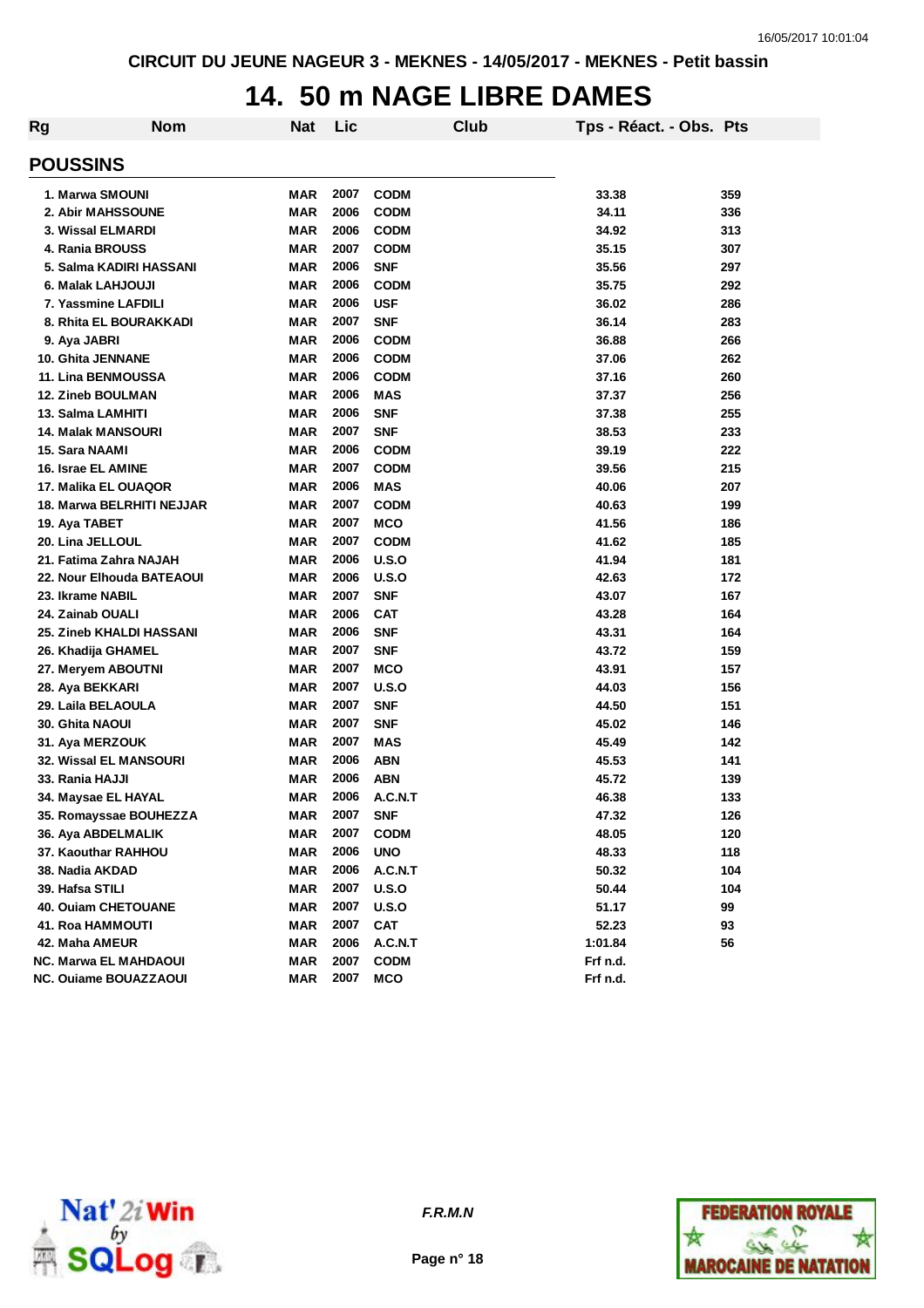## **15. 400 m NAGE LIBRE MESSIEURS**

| Rg                         | <b>Nom</b> | <b>Nat</b> | <b>Lic</b> | Club        | Tps - Réact. - Obs. Pts |     |
|----------------------------|------------|------------|------------|-------------|-------------------------|-----|
| <b>BENJAMINS</b>           |            |            |            |             |                         |     |
| 1. Salim FRIKECH           |            | MAR        | 2004       | <b>CODM</b> | 4:48.88                 | 442 |
| 2. Abdellah ESSONNI        |            | <b>MAR</b> | 2004       | <b>CODM</b> | 5:08.25                 | 363 |
| 3. Anas BOUHAMIDI ALAOUI   |            | <b>MAR</b> | 2004       | <b>CODM</b> | 5:08.74                 | 362 |
| 4. Khalil ELMOUNE          |            | <b>MAR</b> | 2005       | <b>CODM</b> | 5:14.99                 | 341 |
| <b>4. Ali ESSARSARE</b>    |            | <b>MAR</b> | 2005       | <b>CODM</b> | 5:14.99                 | 341 |
| <b>6. Amine BAHMANE</b>    |            | <b>MAR</b> | 2004       | <b>CODM</b> | 5:19.35                 | 327 |
| 7. Youssef IDRISSI         |            | <b>MAR</b> | 2005       | <b>CODM</b> | 5:19.70                 | 326 |
| 8. Othmane ZITOUNI         |            | <b>MAR</b> | 2005       | <b>CODM</b> | 5:20.56                 | 323 |
| 9. Ismail DEQQAOUI         |            | <b>MAR</b> | 2005       | <b>USF</b>  | 5:22.52                 | 317 |
| 10. Taha CHTATI            |            | <b>MAR</b> | 2005       | <b>CODM</b> | 5:28.40                 | 300 |
| 11. Alae BOUARGANE         |            | <b>MAR</b> | 2005       | <b>CODM</b> | 5:33.09                 | 288 |
| 12. Saad YASSIRI           |            | <b>MAR</b> | 2005       | <b>USF</b>  | 5:34.34                 | 285 |
| 13. Badr DEQQAOUI          |            | <b>MAR</b> | 2005       | <b>USF</b>  | 5:52.06                 | 244 |
| 14. Ayoub SAKHI            |            | <b>MAR</b> | 2005       | <b>MCO</b>  | 6:29.21                 | 180 |
| <b>15. Yassine RAMDANI</b> |            | <b>MAR</b> | 2005       | <b>MCO</b>  | 6:37.58                 | 169 |